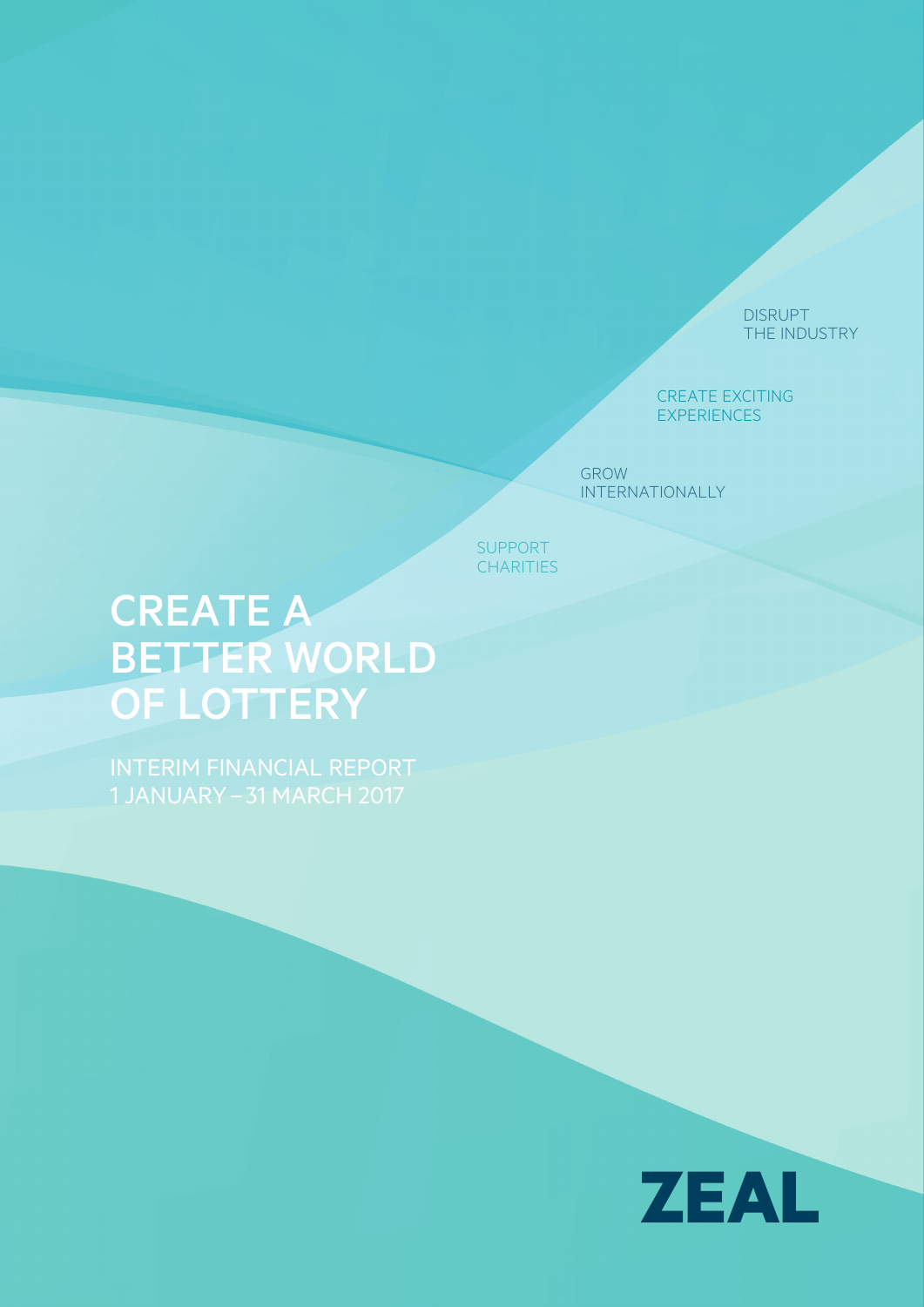**ZEAL Network SE\*** and its consolidated companies\*\* specialise in the area of online lottery. Our service offering consists primarily of the highly profitable consumer-facing lottery-based games business and the provision of business-to-business lottery solutions. Disruption of the online lottery market through innovation is a core objective of the Group. A proven track record in development of online technology and distribution channels, optimum utilisation of our bespoke hedging structure and the benefits of gradual market deregulation have enabled us to retain a leading position in the market. Internationalisation of our product offering is the key platform on which ZEAL aims to continue expanding.

### **CONTENTS**

- **02** Performance
- **03** Executive Review
- **06** Business Review
- **08** Financial Review
- **12** Interim Consolidated Financial Statements
- **19** Selected Explanatory Notes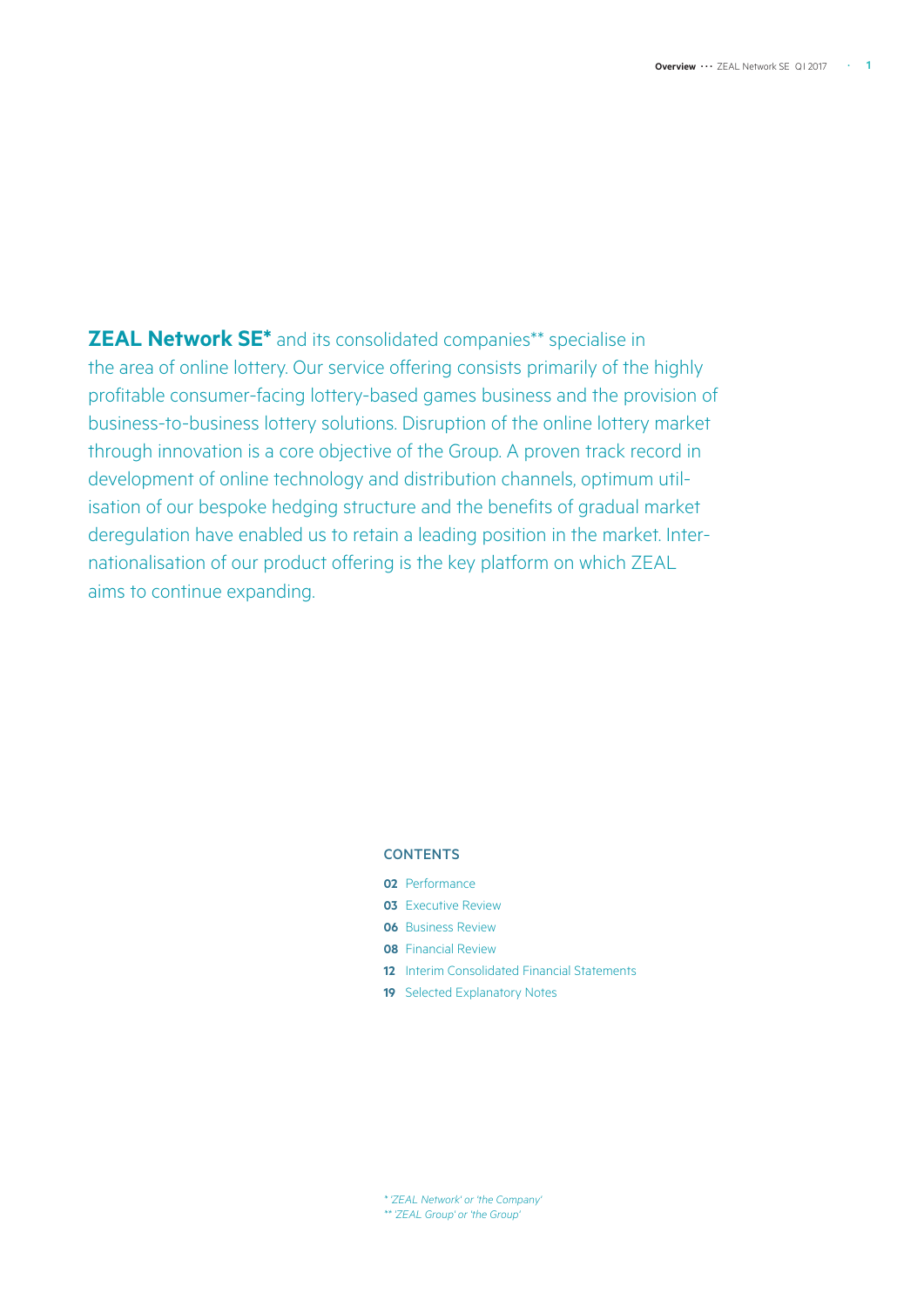

2016 **2017** 

#### **STATUTORY REVENUE<sup>1</sup> in €m**



#### **STATUTORY TOTAL OPERATING PERFORMANCE** in  $\epsilon$ m



### **STATUTORY EBIT** in  $\n\in$ m





#### **EARNINGS PER SHARE** in �

2.4  $\overline{\phantom{a}}$ 1.2  $\ddotsc$  $0( \sim$  $1.1.1.1.1$  $(1.2)$  $\mathbb{R}^n$  $\mathbb{R}$  $\sim 10$  $\blacksquare$ **Q 1 Q 2 Q 3 Q 4** 1.09 1.26 1.04 **0.02** (0.28)

*<sup>1</sup> Revenue in Q2 2016 and Q1 2017 was negatively impacted by high prize pay-outs.*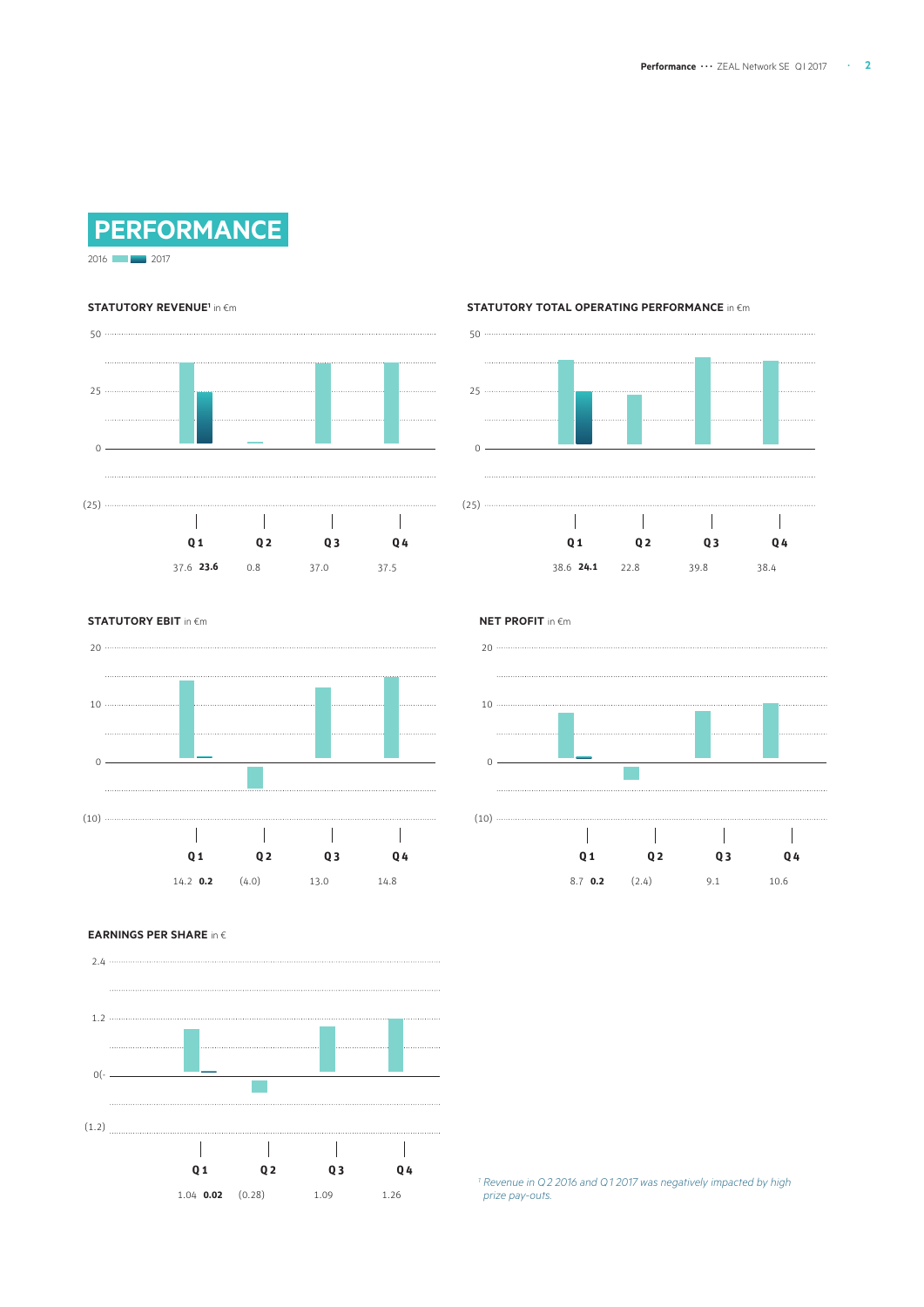# **EXECUTIVE REVIEW**

#### DEAR SHAREHOLDERS

ZEAL Group has continued the positive momentum from 2016 into the first quarter of 2017, achieving a strong financial position with excellent prospects for the future. We have been successful in maintaining a high level of billings and monthly active users, which we saw in the latter part of 2016. An exceptional prize pay-out in the first quarter, led to a decrease in Total Operating Performance<sup>1</sup> (TOP) and EBIT compared to the same period in 2016. We launched our lottery betting product in Ireland in March 2017, under a licence obtained in 2016. Significant headway was made in the development of our charity lottery partnership, having received a licence to operate in Norway. In the Netherlands, we received the first full lottery operator licence awarded by the Dutch state since 1989. New licences in Norway and the Netherlands, together with a strong pipeline, have laid excellent foundations for growth.

#### FINANCIAL PERFORMANCE FOR THE FIRST THREE MONTHS OF 2017

Billings, which comprises all stakes from customers (including brokerage stakes) net of free bets, totalled €68,427k for the three month period ended 31 March 2017. This represents an increase of €1,863k compared to the same period in 2016 (€66,564k).

TOP for the three month period ended 31 March 2017 amounted to €24,142k (2016: €38,634k), a decrease of €14,492k. This was impacted by an exceptional prize pay-out of approximately €15,000k, in March 2017. The pay-out falls within the self-retention specified in MyLotto24's hedging instruments.

EBIT for the three month period amounted to €245k (2016: €14,244k) representing a decrease of €13,999k compared to the same period in 2016. The decrease in EBIT was primarily driven by the exceptional prize pay-out in March 2017 noted above and an increase in marketing investment activities. The investment in marketing follows the Group's continued strategy to drive customer acquisition and re-activate the dormant proportion of the B2C customer base. We are confident that adherence to the strategic objectives set out in the 2016 Annual Report will result in the Group being able to achieve its core profitability targets for the full year.

Average monthly active users (MAU), increased by 36.3k to 392.9k in Q1 2017, compared to the comparative period (Q1 2016: 356.6k). Q1 2017 saw a reduction in average billings per user (ABPU) €54.35 (Q1 2016: €57.45) compared to the same period in 2016, driven by new users and a shift in product mix. ZEAL is committed to expanding the currently profitable product offering, thus leading to positive development of ABPU.

We also monitor our performance based on 'normalised' results, which includes adjustments for expected lottery pay-outs based on statistical modelling. Consolidated 'normalised' revenue<sup>2</sup> in the first three months of 2017 decreased by 1.3% to €35,140k (2016: €35,602k) with consolidated 'normalised' EBIT² amounting to €11,995k (2016: €12,243k). There has been a shift in the product mix during 2017 with a higher proportion of instant win game sales. This has resulted in a slight dilution of normalised revenue and margin for the period.

*¹TOP is the sum of Revenue and Other Operating Income as disclosed in the Interim Consolidated Income Statement. ² 'Normalised' revenue and EBIT are non-statutory measures. These items have been defined in the normalised results section of the report.*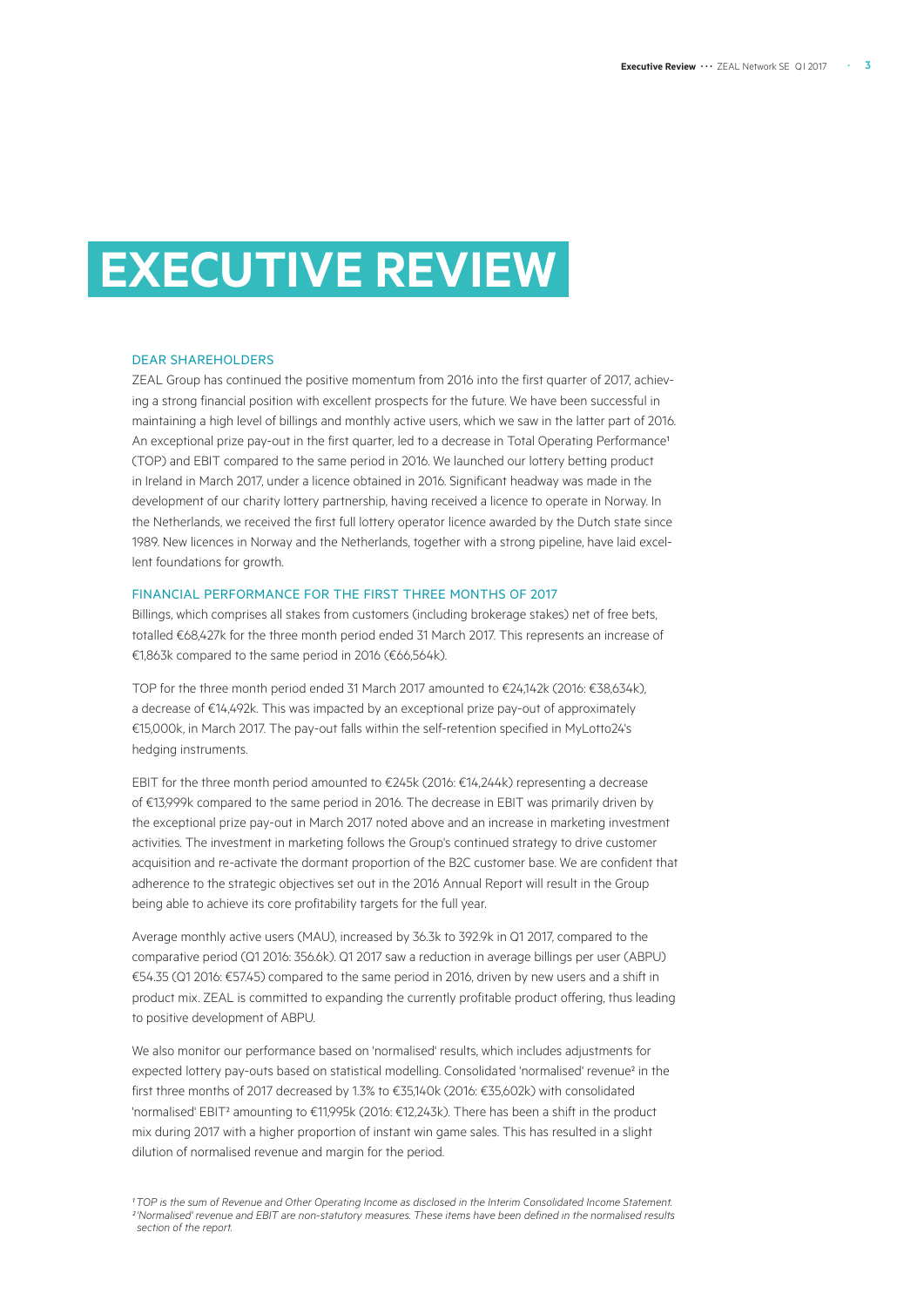### LAUNCHING INTO NEW MARKETS

A primary focus of the Group's internationalisation strategy is to expand our global footprint. We launched our lottery betting product in Ireland on 20 March 2017, under a licence obtained in 2016. The new product offering includes betting on several lotto draws, including the Irish Lotto, EuroMillions, EuroJackpot and the German Lotto.

Successful applications for licences by Lottovate in Norway and the Netherlands have laid excellent foundations for growth, along with a strong pipeline. In Norway, we have entered a partnership with one of the world's largest charities, UNICEF Norway, making us one of only two operators to date, to be granted a charity lottery licence. The new licence allows the partnership to operate a nationwide charity lottery for a period of nine years. The Norway launch is expected in Q2 of 2017 with a full ramp-up in the second half of the year. In the Netherlands, we received the country's first full lottery operator licence since 1989. The new licence allows Lottovate to run a nationwide charity lottery under the Dutch regulatory framework for a period of five years. We are planning to introduce an innovative social lottery for Dutch consumers by Q3 2017. These landmark events in Norway and the Netherlands will ensure that Lottovate becomes a significant growth driver in ZEAL's Businessto-Business/Business-to-Government (B2B/B2G) offering.

#### FREE POSTCODE LOTTERY DEVELOPMENT

Our strategic arm, ZEAL Investments, secured its first investment - The Free Postcode Lottery Limited (FPL) in December 2016. Since the investment, FPL has been successful in continuing to grow its user base. Average daily active users for Q1 2017 amounted to 286,523 (Q1 2016: 160,340) representing an increase of 79% compared to the same period in 2016. ZEAL Investments currently holds 10% of FPL and has an option to purchase an extra 20% within five years.

#### UK WITHDRAWAL FROM EUROPEAN UNION

On 29 March 2017, the UK Government invoked Article 50 of the Treaty of Lisbon, thereby formally notifying the European Council of the UK's intention to withdraw from the European Union (EU). This commences the process of negotiating an exit deal for the UK. The negotiation period set by Article 50 is two years. Therefore, the UK will leave the EU by 29 March 2019, unless either a deal is reached at an earlier date or the negotiation period is extended by unanimous consent of the European Council.

There will be no immediate change to UK financial and corporate reporting requirements, as the UK remains a member of the EU until the end of the negotiation period. There are various tax reliefs and exemptions that apply to transactions between UK entities and entities in other EU member states. The tax legislation, if any that will replace those reliefs and exemptions is unknown at this stage.

As uncertainties are resolved, this may require changes to financial and corporate reporting requirements. We will continue to monitor the negotiations between the UK and the EU, however in all scenarios the Group expects that the financial and regulatory impact will be minimal.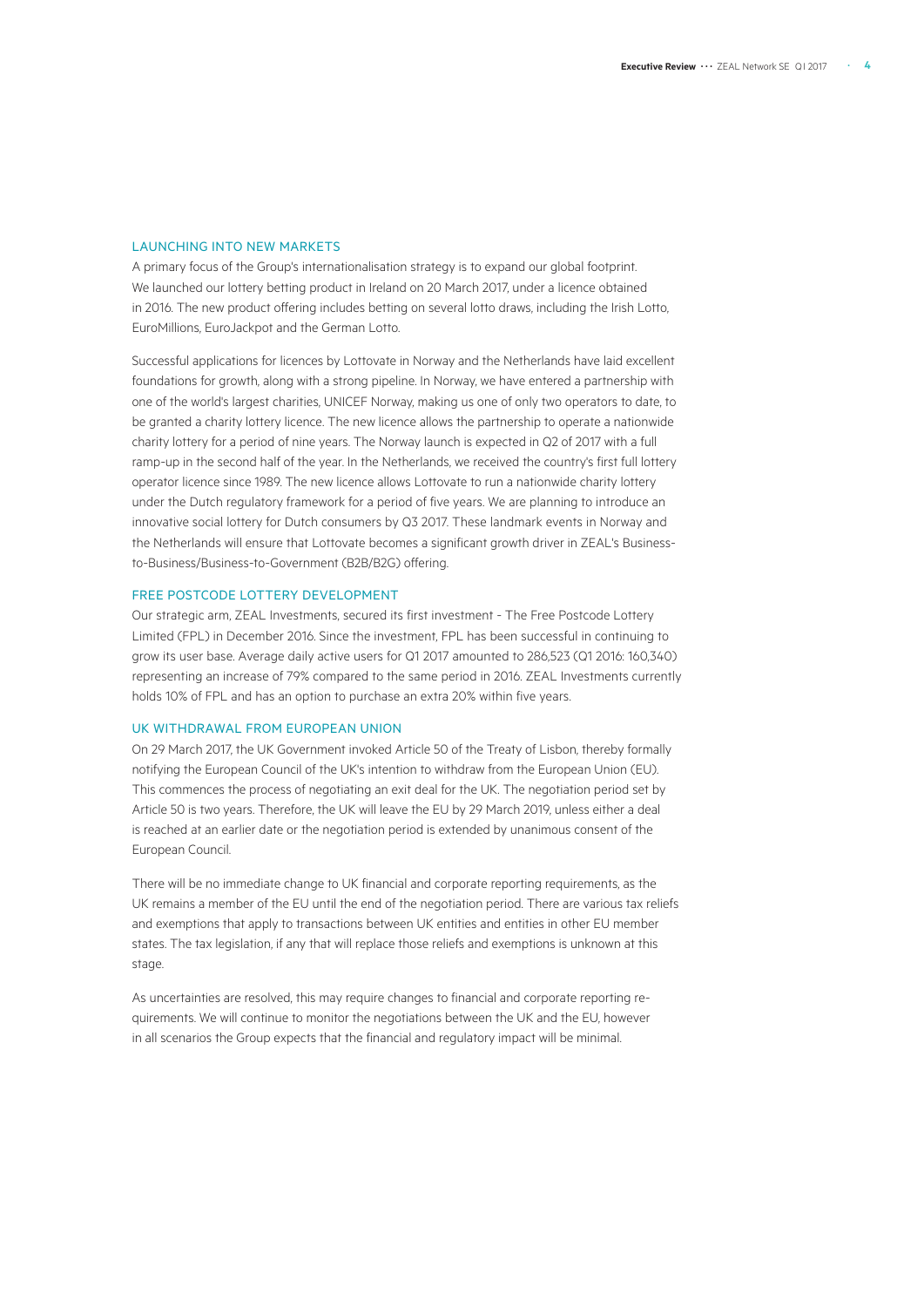### **OUTLOOK**

Our strategic outlook remains unchanged with attractive growth opportunities in our target markets. We have made tangible progress towards our internationalisation strategy by expanding our global footprint. The Group remains well positioned to capitalise on opportunities arising from changes to regulatory conditions and relatively low internet penetration of the lottery industry. For 2017, we expect consolidated TOP in the range of €130m to €140m with a consolidated EBIT of between €15m and €25m.

The Executive Board

**Dr. Helmut Becker Jonas Mattsson Susan Standiford** CEO CFO CTO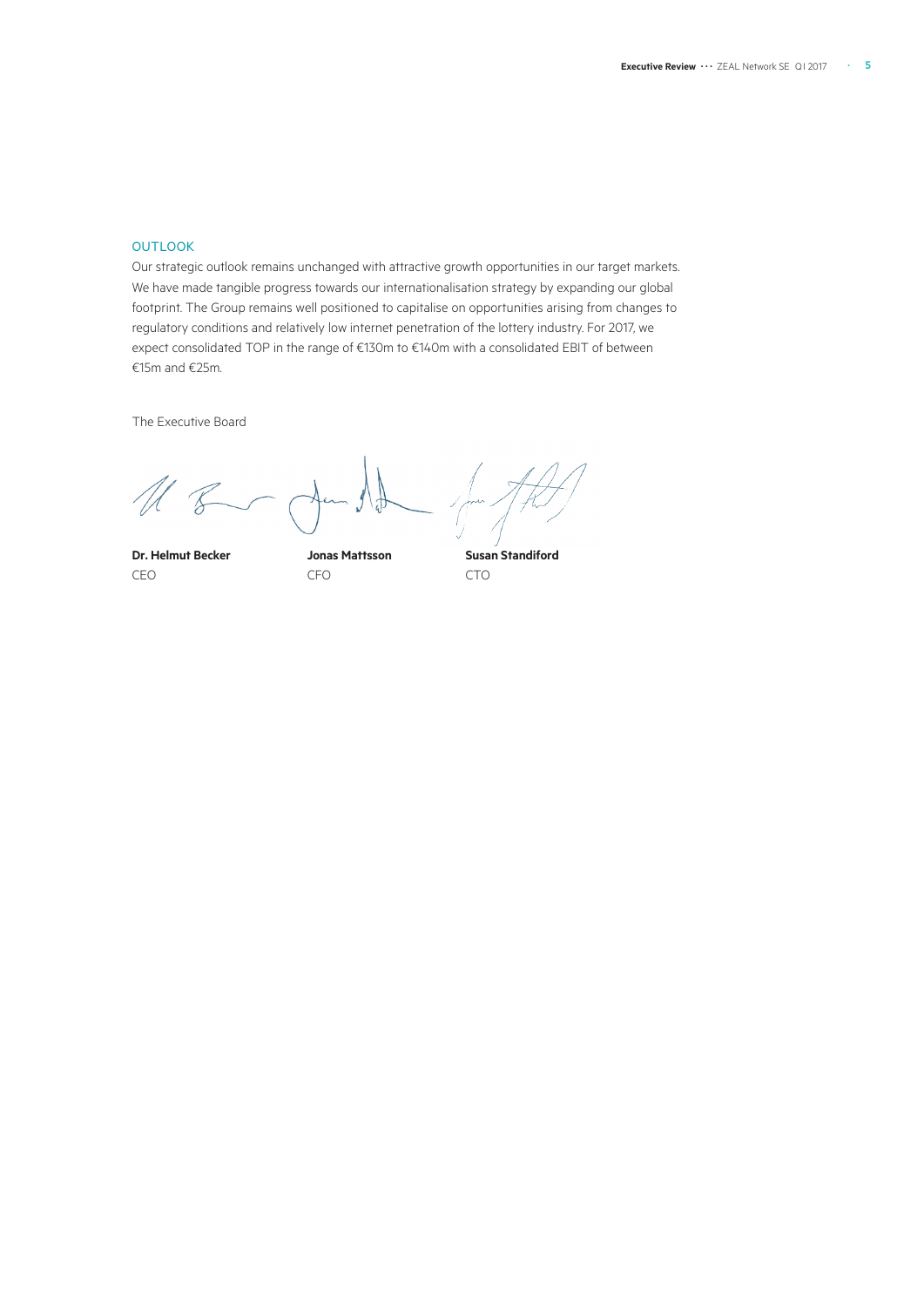## **BUSINESS REVIEW**

### **BUSINESS MODEL AND STRUCTURE**

The Group's operating segments are Business-to-Consumer (B2C) and Business-to-Business/Business-to-Government (B2B/ B2G). We have described the composition of the segments in more detail below:

### **B2C Segment**

■ B2C's operating results comprise the lottery betting business, sales of Instant Win Games, direct costs and an allocation of the shared cost base.

#### **B2B/B2G Segment**

The B2B/B2G segment comprises the remainder of the Group's core operating activities including:

- The lottery brokerage business in Spain.
- The international services business for lottery operators including online operation of the lottery games of the Spanish lottery operator ONCE (a national organisation for blind and disabled people).
- The international business offering digital services to private business partners and state lotteries as well as operating its own licensed lotteries.
- Segmental results presented are attributable to the operating activities of the B2B/B2G segment together with an allocation of shared costs.

### **LEGAL AND REGULATORY MATTERS**

The development of the legal environment in the jurisdictions in which we operate or plan to enter varies greatly:

- In Germany, gambling is governed by the German State Treaty on Games of Chance (Staatsvertrag zum Glücksspielwesen), brought into law in 2008 and revised in 2012. The legislation was found to be in breach of European Union (EU) law and, as such, the legal situation for any potential enforcement of German legislation in Europe remains unclear. Specifically, the European Court of Justice (ECJ) found that the application of the legislation was in contravention of the EU law on the freedom to provide services. While the judgement against the legislation applied to sports betting, it is likely to extend to all games of chance, including lottery. The European Commission continues to carefully monitor the German regulation and may consider the initiation of infringement procedures against Germany. After further rulings of German courts against German authorities and in favour of private gambling operators, the regulator has recently proposed minor changes to the sports betting sector legislation, which in our eyes does not solve the non-compliance of the interstate treaty with EU law. The Group continues to monitor the regulatory developments and carefully review outcomes of any directly relevant court cases for precedents. While it remains to be seen whether any prospective changes will silence the European Commission's challenges and prevent it from initiating any formal action against Germany, the Group believes that the current lack of clarity does not negatively impact ongoing operations or future business.
- The UK Government has now revised the national Gambling Act to improve consumer protection by requiring companies based offshore, but seeking to market gaming products in the UK, to be licensed by the UK Gambling Commission. A general election is taking place on 8 June 2017. Regardless of the outcome, the election result is not expected to have a significant impact on the Group.
- The legal situation in Spain remains unclear. Unequivocal regulations concerning the online brokerage of lotteries especially product marketing, are not imminent at present. The risk to the legality of our Spanish business is discussed in the risk report in the 2016 Annual Report.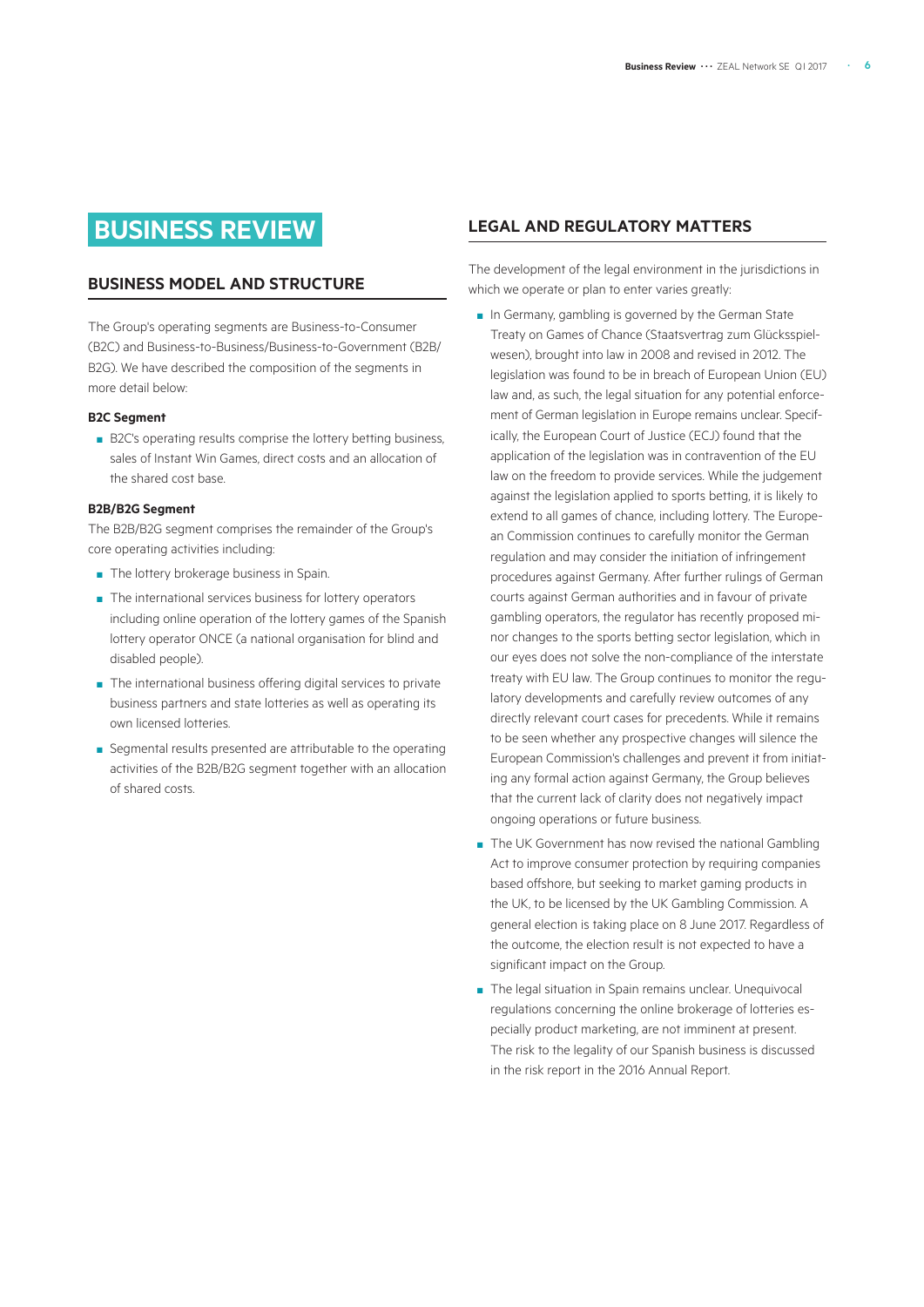### ONGOING LEGAL AND REGULATORY MATTERS

The principal legal and regulatory matters affecting the Group are included in our 2016 Annual Report. There have been no material changes to the status of these matters since the date of approval of the 2016 Annual Report. Furthermore, there have been no significant additional legal or regulatory matters that have arisen during the first three months of 2017.

### TAX MATTERS AND CONTINGENT LIABILITIES

There have been no material changes in the status of the tax matters reported in the 2016 Annual Report. The Directors continue to closely monitor any changes in areas where a contingent liability has been previously disclosed.

### **NORMALISATION OF RESULTS**

#### NORMALISED RESULTS

In the lotteries on whose results ZEAL Group relies, there are fixed underlying pay-out ratios (ratio of pay-outs to stakes) for ongoing lottery draws. For our main products, this is approximately 50%. The expected pay-out ratio for lottery betting is the same as for the primary lotteries.

There may be deviations between the expected pay-out ratio and actual pay-outs made. The difference between the actual pay-out and the expected prize pay-out is referred to as 'normalisation' in this report.

In order to aid understanding of the financial statements and the related earnings position, we disclose the effect of deviations between the expected and actual pay-out ratio by presenting 'normalised' revenue and EBIT.

### PAY-OUTS ON LOTTERY BETTING

Total pay-outs on lottery betting in the first three months of 2017 were €11.6m above the expected pay-out value (in the first three months of 2016, the comparable figure was €2.0m below the expected pay-out value) with an impact on statutory revenue of the same amount. This had a corresponding impact on statutory EBIT and a small negative impact of €0.2m from hedging income normalisation resulting in a difference between actual and expected statutory EBIT of €11.8m (in the first three months of 2016 statutory EBIT was €2.0m higher than expectation).

#### **Revenue**

|                         | 01/01-31/03/2017 | 01/01-31/03/2016 |
|-------------------------|------------------|------------------|
| in $\notin k$           |                  |                  |
| Actual                  | 23.574           | 37.574           |
| Expected <sup>1</sup>   | 35.140           | 35.602           |
| Deviations <sup>2</sup> | (11, 566)        | 1,972            |

#### **EBIT**

|                         | 01/01-31/03/2017 | 01/01-31/03/2016 |
|-------------------------|------------------|------------------|
| in $\notin k$           |                  |                  |
| Actual                  | 245              | 14.244           |
| Expected <sup>1</sup>   | 11.995           | 12.243           |
| Deviations <sup>2</sup> | (11,750)         | 2,001            |

*1 Actuals adjusted for expected pay-outs 2 Difference between actual and expected amounts*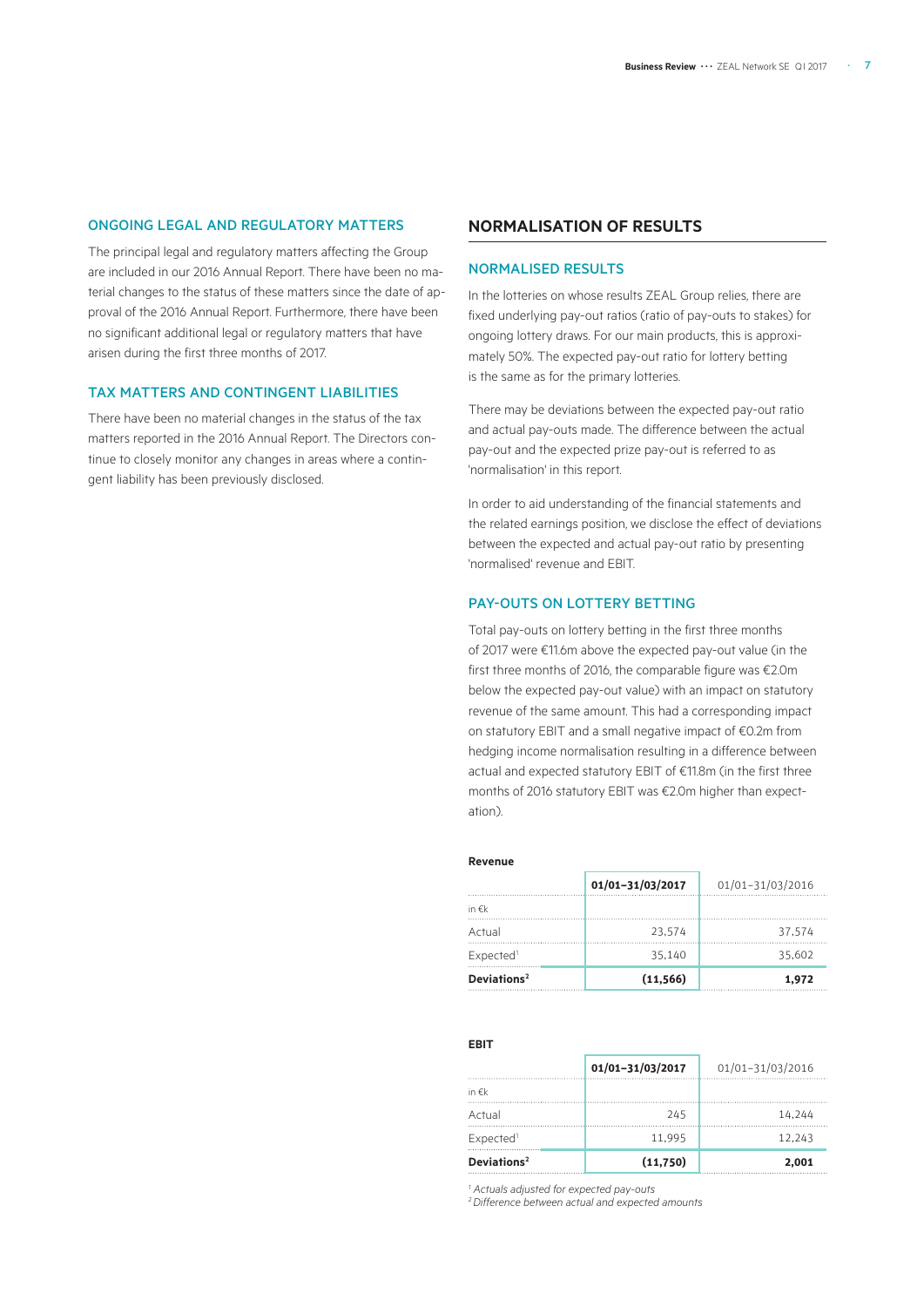# **FINANCIAL REVIEW**

The following table details the interim consolidated statement of operations of the ZEAL Group for the three months ended 31 March:

|                                          | 01/01-31/03/2017 | 01/01-31/03/2016 | Change % |
|------------------------------------------|------------------|------------------|----------|
| in $\notin k$                            |                  |                  |          |
| Revenue                                  | 23,574           | 37,574           | (37)     |
| Other operating income                   | 568              | 1,060            | (46)     |
| <b>Total operating performance (TOP)</b> | 24,142           | 38,634           | (38)     |
| Personnel expenses                       | (8,009)          | (6, 744)         | 19       |
| Exchange rate differences                | 3                | (978)            | (100)    |
| Other operating expenses                 | (15, 551)        | (14, 405)        | 8        |
| Marketing expenses                       | (3,978)          | (1,469)          | 171      |
| Direct costs of operations               | (6, 975)         | (7,926)          | (12)     |
| Other costs of operations                | (4, 598)         | (5.010)          | (8)      |
| Loss on acquisition                      |                  | (1,340)          | N/A      |
| <b>EBITDA</b>                            | 585              | 15,167           | (96)     |
| Amortisation and depreciation            | (340)            | (923)            | (63)     |
| <b>EBIT</b>                              | 245              | 14,244           | (98)     |
| Financing and investing result           | (10)             | (1, 525)         | (99)     |
| <b>Earnings before taxes</b>             | 235              | 12,719           | (98)     |
| Income taxes                             | (70)             | (4,024)          | (98)     |
| Profit for the period                    | 165              | 8,695            | (98)     |

### **TOTAL OPERATING PERFORMANCE (TOP)**

Consolidated TOP for the three month period ended 31 March 2017 amounted to €24,142k (2016: €38,634k), representing a decrease of €14,492k compared to the same period in 2016. The decrease in TOP was driven by a higher than statistically expected prize pay-out. In March 2017, a player won a prize of approximately €15,000k. The amount falls within the self-retention specified in MyLotto24's hedging instruments.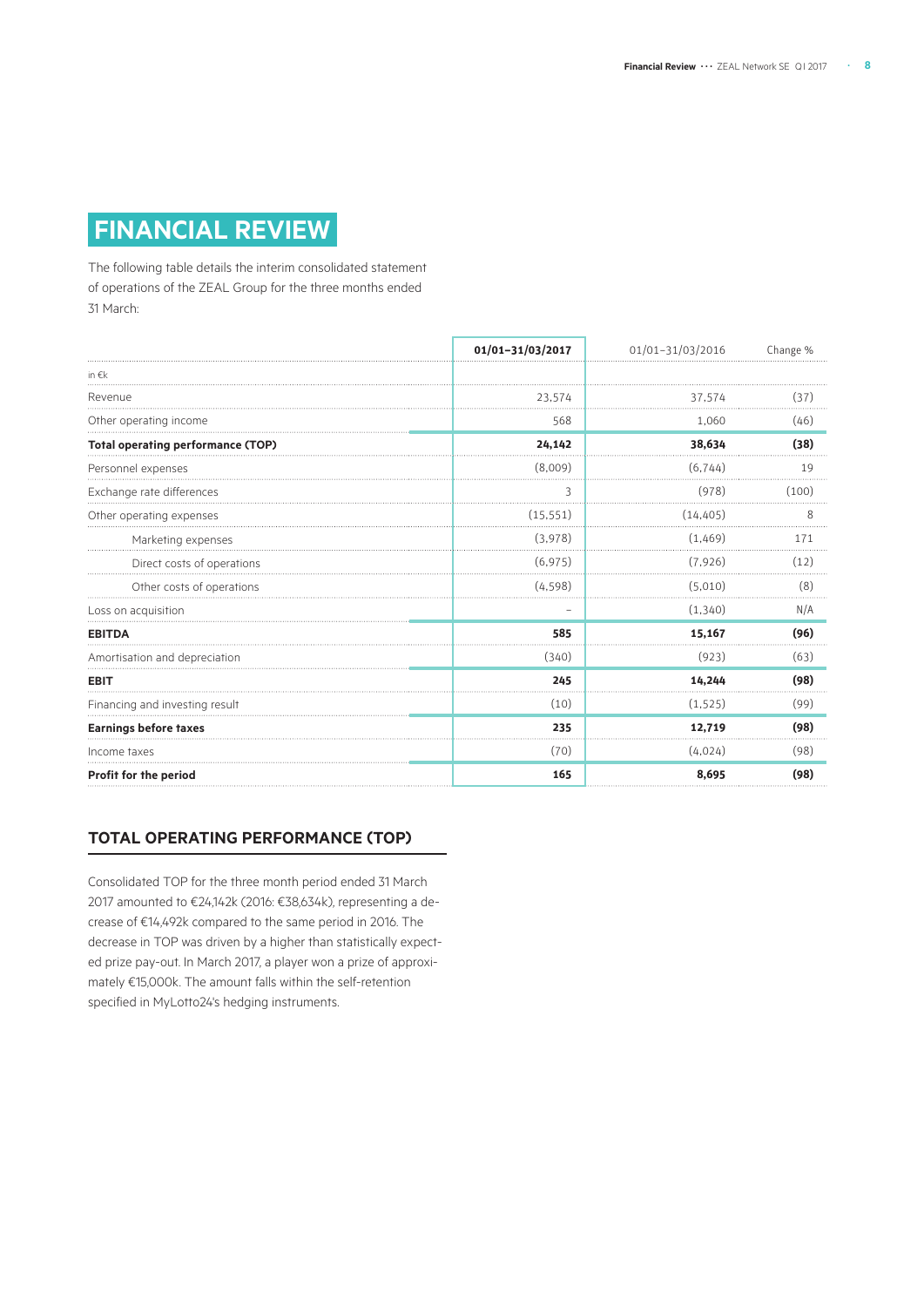### **EBIT**

At a consolidated statutory level, EBIT for the period amounted to €245k (2016: €14,244k) representing a decrease of €13,999k compared to the same period in 2016. EBIT for the period was impacted by the following movements, some of which we expect to be temporary or one-off in nature:

- Decrease in TOP by €14,492k as disclosed above
- Increase in personnel expenses of €1,265k
- Increase in other operating expenses of €1,146k of which €2,509k related to marketing costs.

This was offset by positive movements, outlined below:

- Reduction in depreciation and amortisation expenses of €583k
- Absence of negative exchange rate movements a difference of €981k
- In 2016, a non-recurring charge of €1,340k attributable to the acquisition of Geonomics Global Games Limited (GGGL) and Geo24 UK Limited (Geo24)

### **EXPENSES**

In the first three months of 2017, personnel expenses were €8,009k representing an increase of 19% compared to the same period in 2016 (€6,744k). The period-on-period increase in personnel expenses is primarily due to an increased Group headcount and inflation based salary increases.

Compared to the same period in the previous year, other operating expenses increased from €14,405k to €15,551k. The most significant contributory factor was a €2,509k increase in marketing related costs. The increased investment in marketing follows the Group's continued strategy to drive customer acquisition and re-activate the dormant proportion of the B2C customer base.

### **LOSS ON ACQUISITION**

In the first quarter of 2016, ZEAL acquired the remaining shares in GGGL and Geo24, to obtain 100% ownership. The objective of the acquisition was to secure the software development team and the expertise of the employees from both entities. A loss on acquisition of €1,340k was recorded in Q1 of 2016. Since the acquisition, the new team has been key in developing products, platforms and technologies that will allow the operating business to react quickly and efficiently to consumers and changes in the competitive landscape.

### **FINANCING AND INVESTING RESULT**

The financing and investing result for the three month period ended 31 March 2017 amounted to a loss of €10k (2016: loss of €1,525k), representing a decrease in costs of €1,515k compared to the same period in 2016. In 2016, a loan advanced to GGGL under a convertible facility was impaired. The Group provided against each draw-down as there was significant uncertainty over whether the funds would be repaid. A charge of €1,598k was recorded in the income statement.

The remaining amounts recorded within the financial result relate to other interest income of €75k (2016: €125k) offset by interest expense of €85k (2016: €52k).

### **TAX**

At 30%, the consolidated tax rate in the first three months is lower than in the same period in the prior year (2016: 32%). As the B2C and B2B/B2G segments are treated as different tax units, losses of the B2B/B2G segment cannot be offset against earnings of the B2C segment. Fluctuations in the mix of losses and earnings between these segments period on period therefore have a direct result on the Group's consolidated tax rate and contribute to fluctuations in the rates realised each year.

### **EARNINGS PER SHARE (EPS)**

The EPS from continuing operations in the first three months of 2017 decreased compared to the same period in the previous year from €1.04 to €0.02 due to a decrease in profit after tax of €8,530k.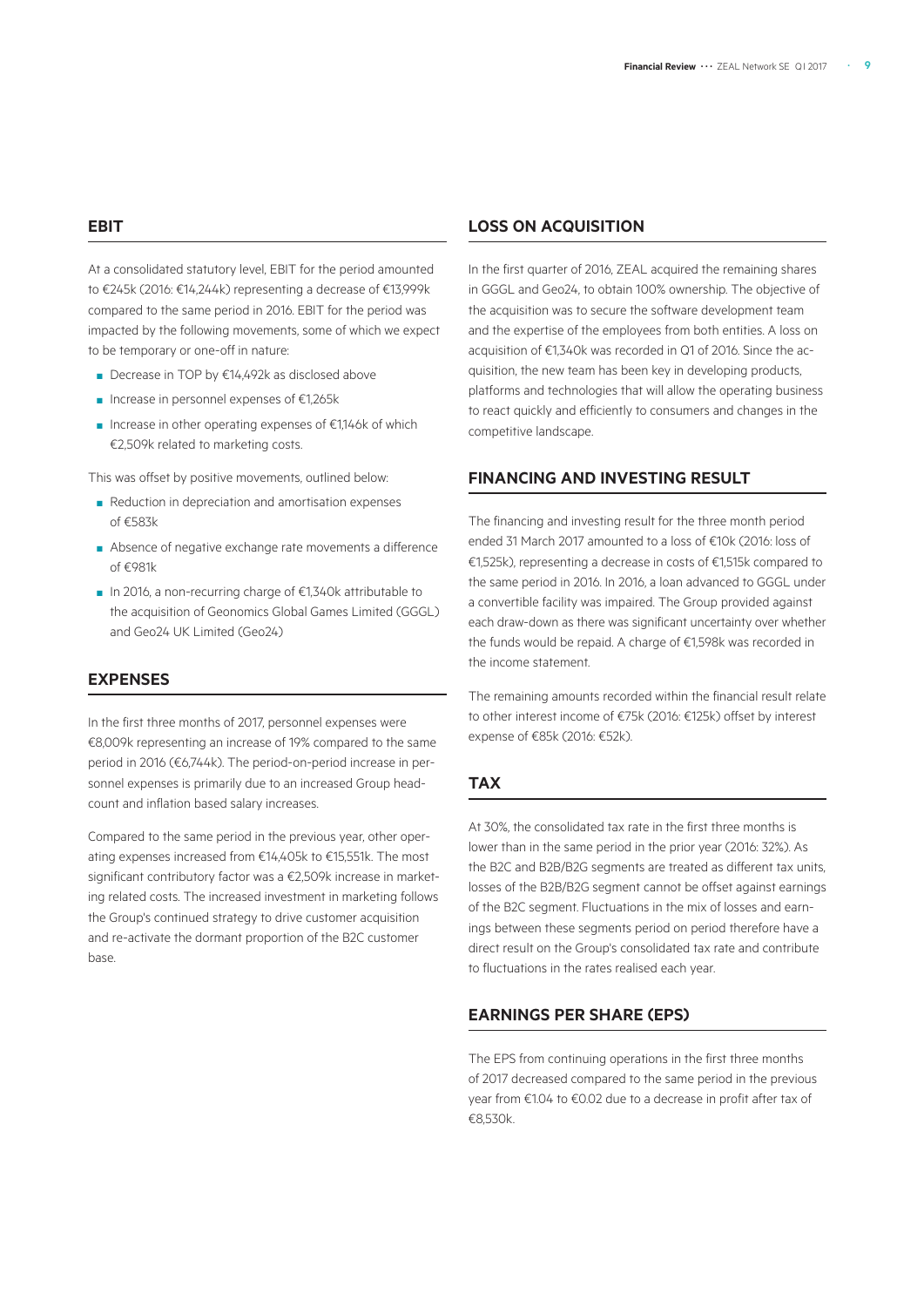### **CASH FLOW AND CAPITAL MANAGEMENT**

|                                                                                      | 01 2017 |         |
|--------------------------------------------------------------------------------------|---------|---------|
| in $\epsilon$ k                                                                      |         |         |
| Key cash flow positions                                                              |         |         |
| Cash from operating activities                                                       | (4.570) | 20.511  |
| Cash used in investing activities                                                    | (282)   | (1.670) |
| Cash used in financing activities                                                    |         |         |
| Changes in cash and pledged cash and short-term financial assets                     |         | 12.971  |
| Cash and pledged cash and short-term financial assets at the beginning of the period | 114.665 | 107.660 |
| Cash and pledged cash and short-term financial assets at the end of the period       | 109.813 |         |

Cash outflow from operating activities in the first three months of 2017 was (€4,570k) (€25,081k below the comparable 2016 figure of €20,511k). The difference was primarily driven by a reduction in profit from continuing operations before tax of €12,484k and the receipt of tax on winnings withheld in 2016 of €9,575k.

In the first three months of 2017, investing activities resulted in cash outflows of €282k (2016: cash outflows of €1,670k). In 2017, the only component relates to the acquisition of intangible and property, plant and equipment assets of €282k (2016: €72k). In 2016, cash outflows also included draw-downs made by GGGL on the convertible loan facility of €1,598k. No similar cash payments were made in the first 3 months of 2017.

Cash used in financing activities of €nil (2016: €5,870k) is wholly attributable to dividend payments in the prior year.

As of 31 March 2017, ZEAL had cash and pledged cash and shortterm deposits of €109,813k (2016: €120,631k). This includes funds that ensure that MyLotto24 is sufficiently financed to effect payments of relevant jackpot winnings.

### **FORECAST**

As announced on 9 March 2017 and re-iterated in our 2016 Annual Report issued on 23 March 2017, we expect full year TOP in the range of €130m to €140m with a consolidated EBIT of between €15m and €25m.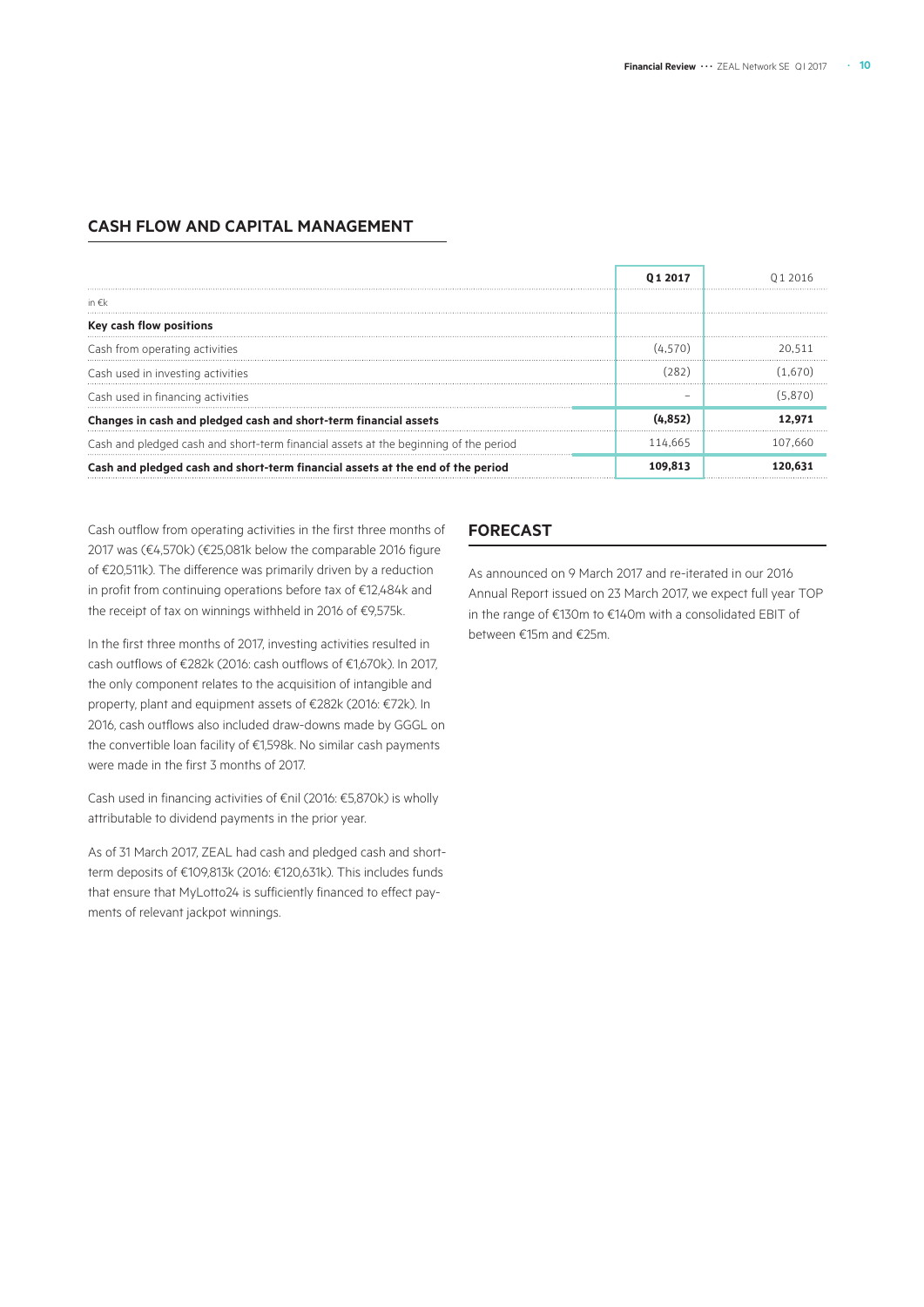# **OTHER INFORMATION**

Information about our risk management approach and our business risks and opportunities are detailed on pages 25–29 of our 2016 Annual Report.

## **GOING CONCERN**

The Directors formed a judgement at the time of approving the interim financial statements that there is a reasonable expectation that ZEAL has adequate resources to continue for the foreseeable future. The Group held €109.8m in cash, pledged cash and shortterm financial assets at the period end (31 December 2016: €114.7m). The Group expects to deliver revenue and profit growth in the period ahead. For these reasons, the Directors have adopted the going concern basis in preparing the interim consolidated financial statements.

# **DIRECTORS OF THE COMPANY**

The directors who held office during the period were:

- Dr. Helmut Becker, CEO (Executive Board)
- Jonas Mattsson, CFO (Executive Board)
- Susan Standiford, CTO (Executive Board)
- Andreas de Maizière (Supervisory Board)
- Thorsten H. Hehl (Supervisory Board)
- Oliver Jaster (Supervisory Board)
- Bernd Schiphorst (Supervisory Board)
- Jens Schumann (Supervisory Board)
- Peter Steiner (Supervisory Board)

Andreas de Maizière has resigned from the board with effect from the conclusion of the next AGM in June 2017. Peter Steiner will succeed him as Chairman of the Supervisory Board.

# **RESPONSIBILITY STATEMENT**

To the best of our knowledge, and in accordance with the applicable reporting principles for interim financial reporting, the interim consolidated financial statements give a true and fair view of the assets, liabilities, financial position and profit of the Group. The interim management report of the Group includes a fair review of the development and performance of the business and the position of the Group, as well as a fair review of information on material transactions with related parties and changes since the last Annual Report.

12 May 2017

Dr. Helmut Becker Jonas Mattsson Susan Standiford CEO CFO CTO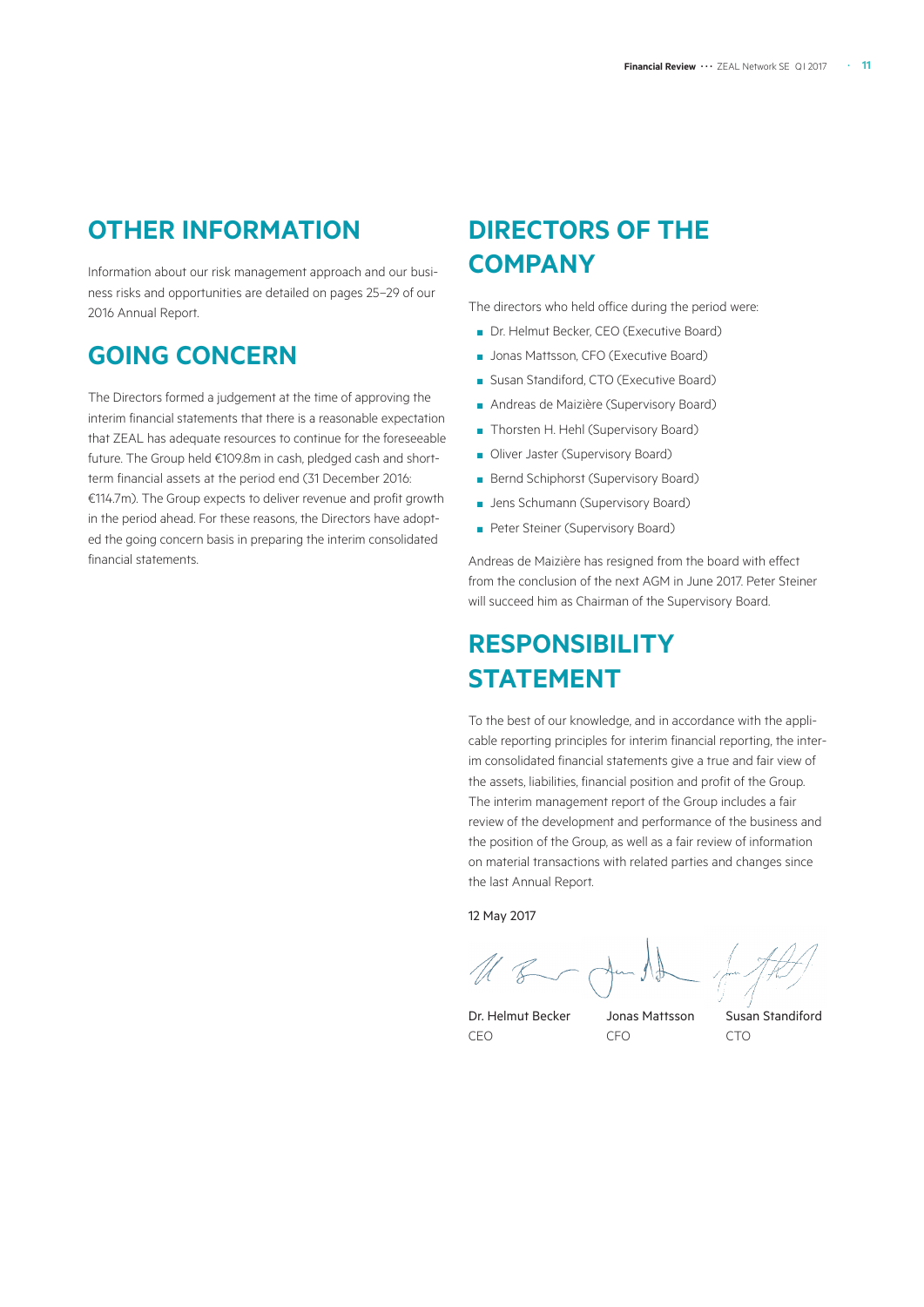### INTERIM CONSOLIDATED INCOME STATEMENT (UNAUDITED) FOR THE THREE MONTHS ENDED 31 MARCH

|                                                                                         |                | Q1 2017   | Q1 2016   |
|-----------------------------------------------------------------------------------------|----------------|-----------|-----------|
| in $\epsilon$ k                                                                         | Note           |           |           |
| Revenue                                                                                 | $\overline{2}$ | 23,574    | 37,574    |
| Other operating income                                                                  | 2              | 568       | 1,060     |
| <b>Total operating performance (TOP)</b>                                                |                | 24,142    | 38,634    |
| Personnel expenses                                                                      |                | (8,009)   | (6,744)   |
| Amortisation/depreciation on intangible assets<br>and property, plant and equipment     |                | (340)     | (923)     |
| Exchange rate differences                                                               |                | 3         | (978)     |
| Other operating expenses                                                                |                | (15, 551) | (14, 405) |
| Marketing expenses                                                                      |                | (3,978)   | (1,469)   |
| Direct costs of operations                                                              |                | (6, 975)  | (7,926)   |
| Other costs of operations                                                               |                | (4, 598)  | (5,010)   |
| Loss on acquisition                                                                     | 7              |           | (1, 340)  |
| <b>Result from operating activities (EBIT)</b>                                          |                | 245       | 14,244    |
| Finance income                                                                          |                | 75        | 125       |
| Finance costs                                                                           |                | (85)      | (52)      |
| Impairment of convertible loan                                                          |                |           | (1, 598)  |
| Share of loss of associated companies                                                   |                |           |           |
| Share of profit/(loss) of joint ventures                                                |                |           |           |
| Results from financing and investing activities                                         |                | (10)      | (1,525)   |
| Profit before income tax                                                                |                | 235       | 12,719    |
| Income tax expense                                                                      | 3              | (70)      | (4,024)   |
| Profit attributable to the equity shareholders of the Company                           |                | 165       | 8,695     |
| Earnings per share for profit attributable<br>to ordinary equity holders of the Company |                | €         | €         |
| Basic and diluted earnings per share                                                    |                | 0.02      | 1.04      |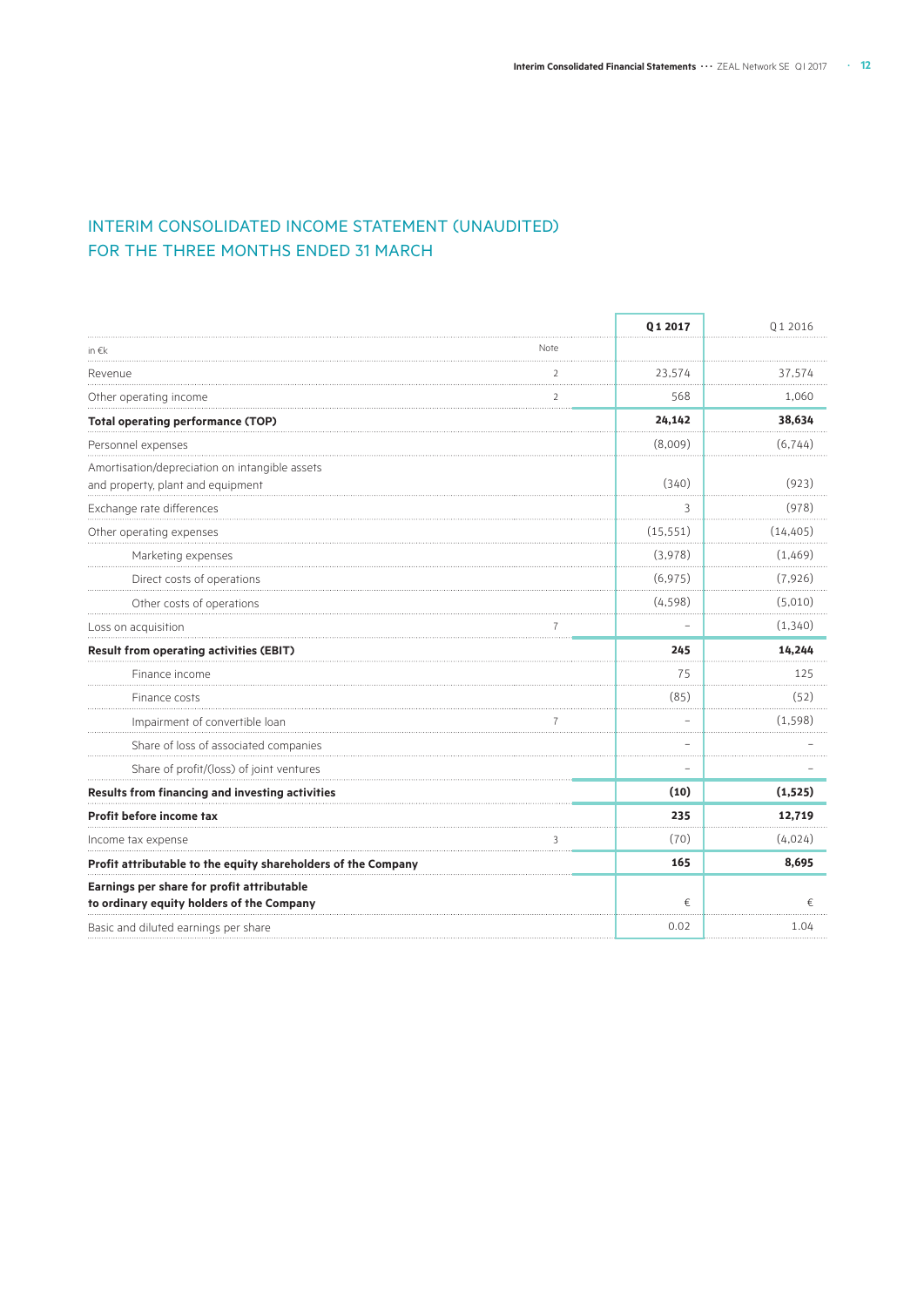### INTERIM CONSOLIDATED STATEMENT OF COMPREHENSIVE INCOME (UNAUDITED) FOR THE THREE MONTHS ENDED 31 MARCH

|                                                                                           | 012017 |  |
|-------------------------------------------------------------------------------------------|--------|--|
| in $\epsilon$ k                                                                           |        |  |
| Profit for the period                                                                     | 165    |  |
| Other comprehensive income                                                                |        |  |
| Other comprehensive income to be reclassified<br>to profit or loss in subsequent periods: |        |  |
| Exchange loss on translation of foreign operations                                        |        |  |
| Gain/(loss) on available-for-sale financial assets (AFS)                                  | 90     |  |
| Income tax effect                                                                         |        |  |
| Other comprehensive loss net of tax                                                       | 87     |  |
| Total comprehensive income attributable<br>to the equity shareholders of the Company      | 252    |  |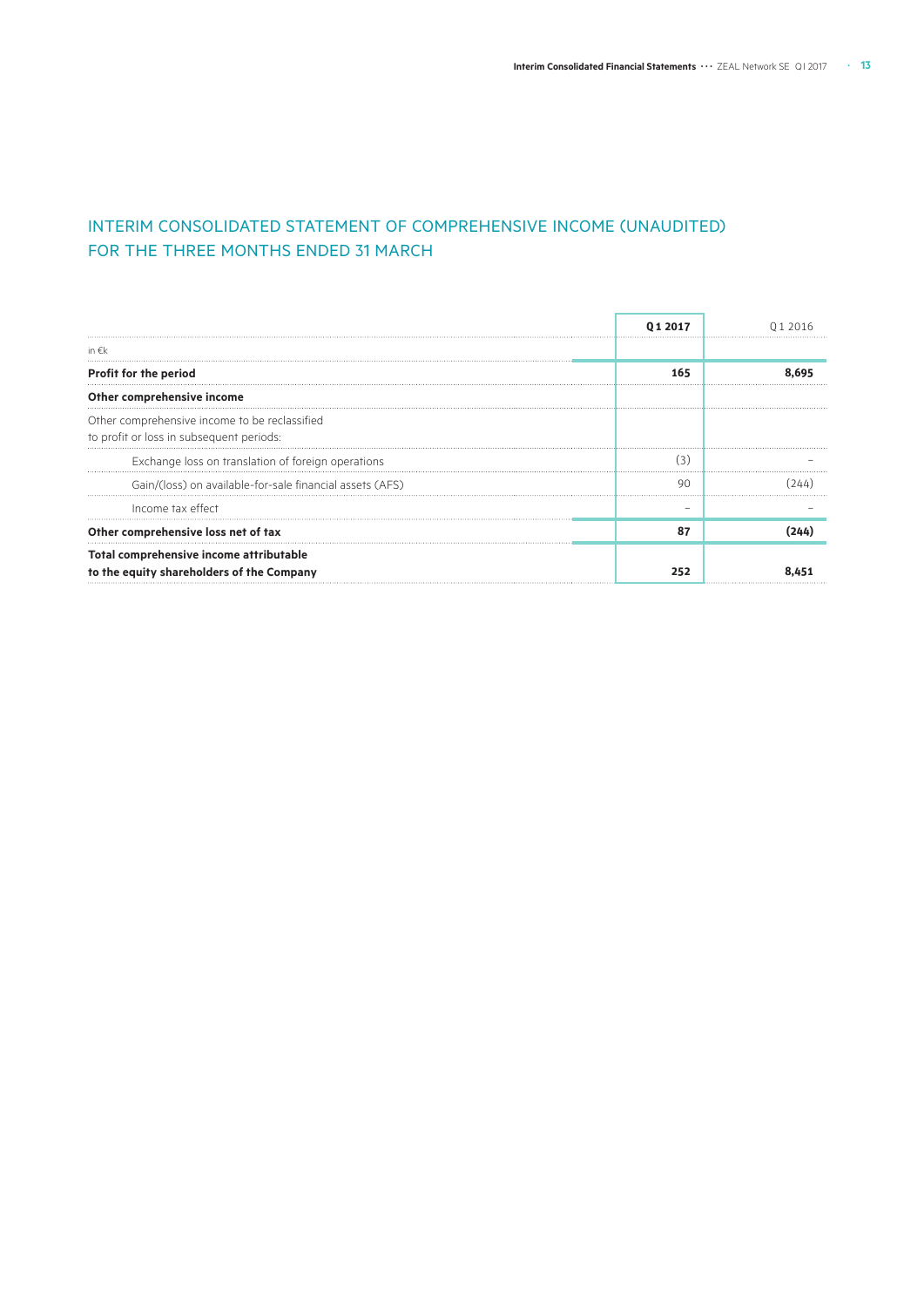### INTERIM CONSOLIDATED STATEMENT OF FINANCIAL POSITION (UNAUDITED) AS AT 31 MARCH 2017 AND 31 DECEMBER 2016

|                                           | 31/03/2017        | 31/12/2016 |
|-------------------------------------------|-------------------|------------|
| <b>ASSETS</b> in €k                       |                   |            |
| Non-current assets                        |                   |            |
| Property, plant and equipment             | 2,010             | 1,901      |
| Intangible assets                         | 635               | 802        |
| Deferred tax assets                       | 575               | 575        |
| Investments in associated companies       | $\qquad \qquad -$ |            |
| Investments in joint ventures             |                   |            |
| Other investments                         | 1,198             | 1,198      |
| Other assets and prepaid expenses         | 214               | 201        |
| <b>Total non-current assets</b>           | 4,632             | 4,677      |
| <b>Current assets</b>                     |                   |            |
| Trade and other receivables               | 667               | 755        |
| Income tax receivables                    | 8                 | 9          |
| Other current assets and prepaid expenses | 10,501            | 12,835     |
| Short-term loan                           | 3,075             | 3,075      |
| Financial assets                          | 38,674            | 19,682     |
| Cash and pledged cash                     | 71,139            | 94,983     |
| <b>Total current assets</b>               | 124,064           | 131,339    |
| <b>TOTAL ASSETS</b>                       | 128,696           | 136,016    |
|                                           |                   |            |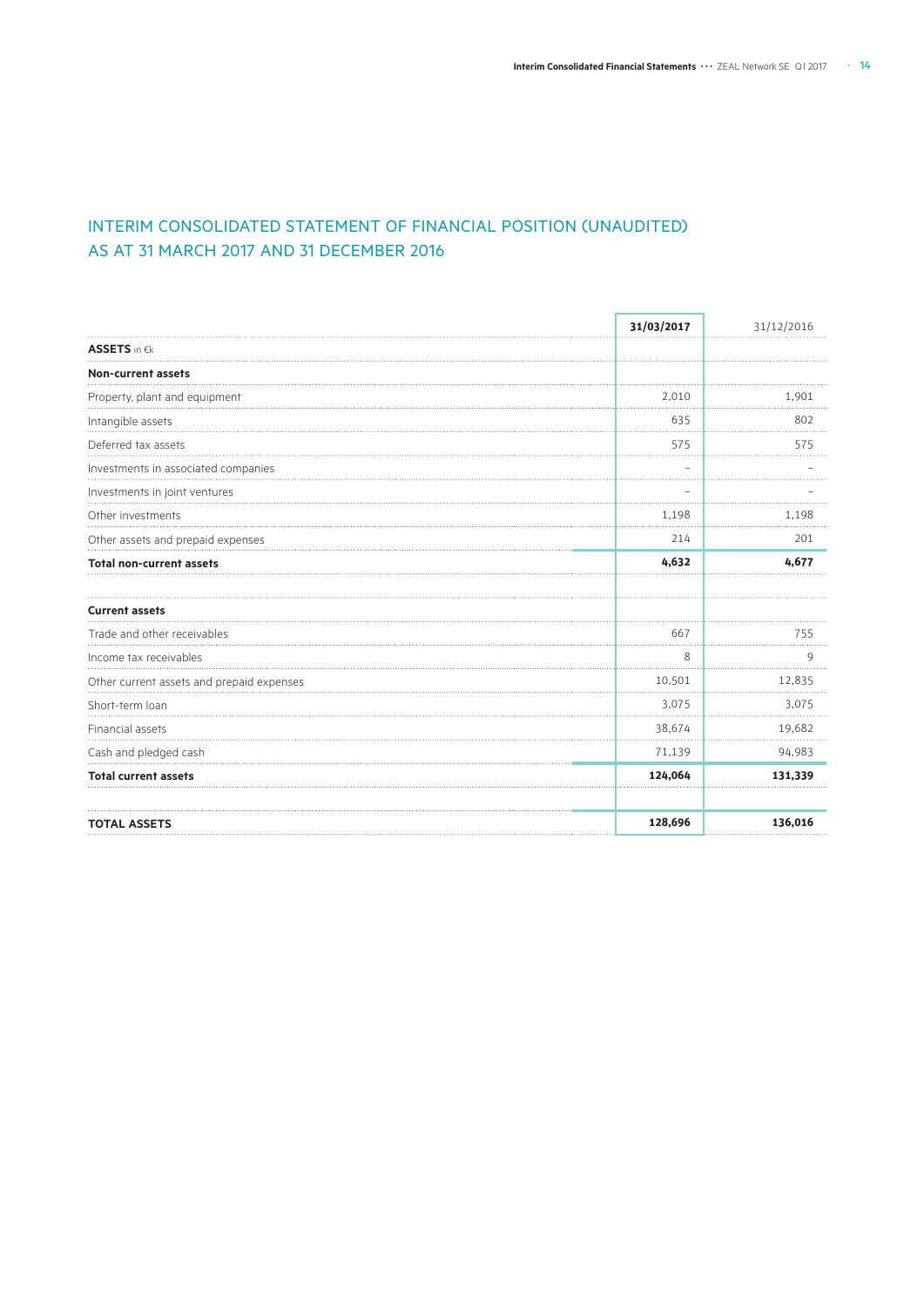|                                       | 31/03/2017 | 31/12/2016 |
|---------------------------------------|------------|------------|
| <b>EQUITY &amp; LIABILITIES in €k</b> |            |            |
| <b>Non-current liabilities</b>        |            |            |
| Other liabilities                     | 1,892      | 2,199      |
| <b>Total non-current liabilities</b>  | 1,892      | 2,199      |
| <b>Current liabilities</b>            |            |            |
| Trade payables                        | 3,794      | 5,052      |
| Other liabilities                     | 18,533     | 22,545     |
| Financial liabilities                 | 127        | 123        |
| Deferred income                       | 3,215      | 2,251      |
| Income tax liabilities                | 3,021      | 5,952      |
| Provisions                            | 304        | 336        |
| <b>Total current liabilities</b>      | 28,994     | 36,259     |
| <b>Equity</b>                         |            |            |
| Subscribed capital                    | 8,385      | 8,385      |
| Share premium                         | 21,578     | 21,578     |
| Other reserves                        | (695)      | (785)      |
| Foreign currency translation reserve  | 140        | 143        |
| Retained earnings                     | 68,402     | 68,237     |
| <b>Total equity</b>                   | 97,810     | 97,558     |
| <b>EQUITY &amp; LIABILITIES</b>       | 128,696    | 136,016    |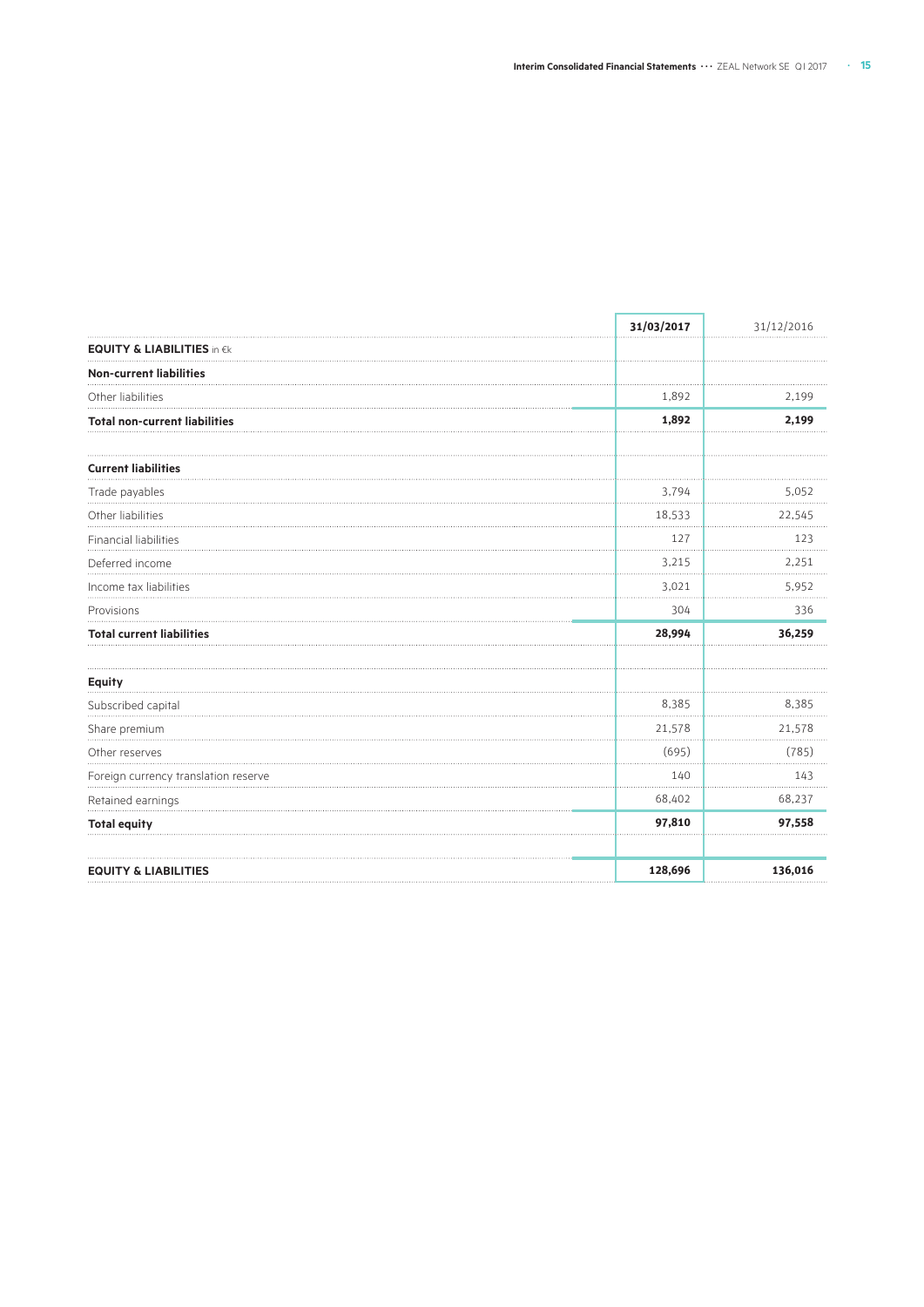### INTERIM CONSOLIDATED CASH FLOW STATEMENT (UNAUDITED) FOR THE THREE MONTHS ENDED 31 MARCH

|                                                     | Q1 2017           | Q1 2016 |
|-----------------------------------------------------|-------------------|---------|
| in $\epsilon$ k                                     |                   |         |
| Profit from continuing operations before tax        | 235               | 12,719  |
| Adjustments for                                     |                   |         |
| Depreciation and amortisation of non-current assets | 340               | 923     |
| Finance income                                      | (75)              | (125)   |
| Finance costs                                       | 85                | 52      |
| Impairment of convertible loan                      | $\qquad \qquad -$ | 1,598   |
| Loss on acquisition                                 |                   | 1,340   |
| Acquisition of GGGL and Geo24, net of cash acquired |                   | (623)   |
| Other non-cash changes                              | 87                | (953)   |
| Changes in                                          |                   |         |
| Trade and other receivables                         | 88                | 9,684   |
| Other assets and prepaid expenses                   | 2,321             | 1,219   |
| Trade payables                                      | (1,258)           | (614)   |
| Other liabilities                                   | (4, 319)          | (1,386) |
| Financial liabilities                               | 4                 | 6       |
| Deferred income                                     | 964               | (763)   |
| Short-term provisions                               | (32)              | (420)   |
| Interest received                                   | 75                | 125     |
| Interest paid                                       | (85)              | (52)    |
| Income taxes paid                                   | (3,000)           | (2,219) |
| Cash flow from operating activities                 | (4, 570)          | 20,511  |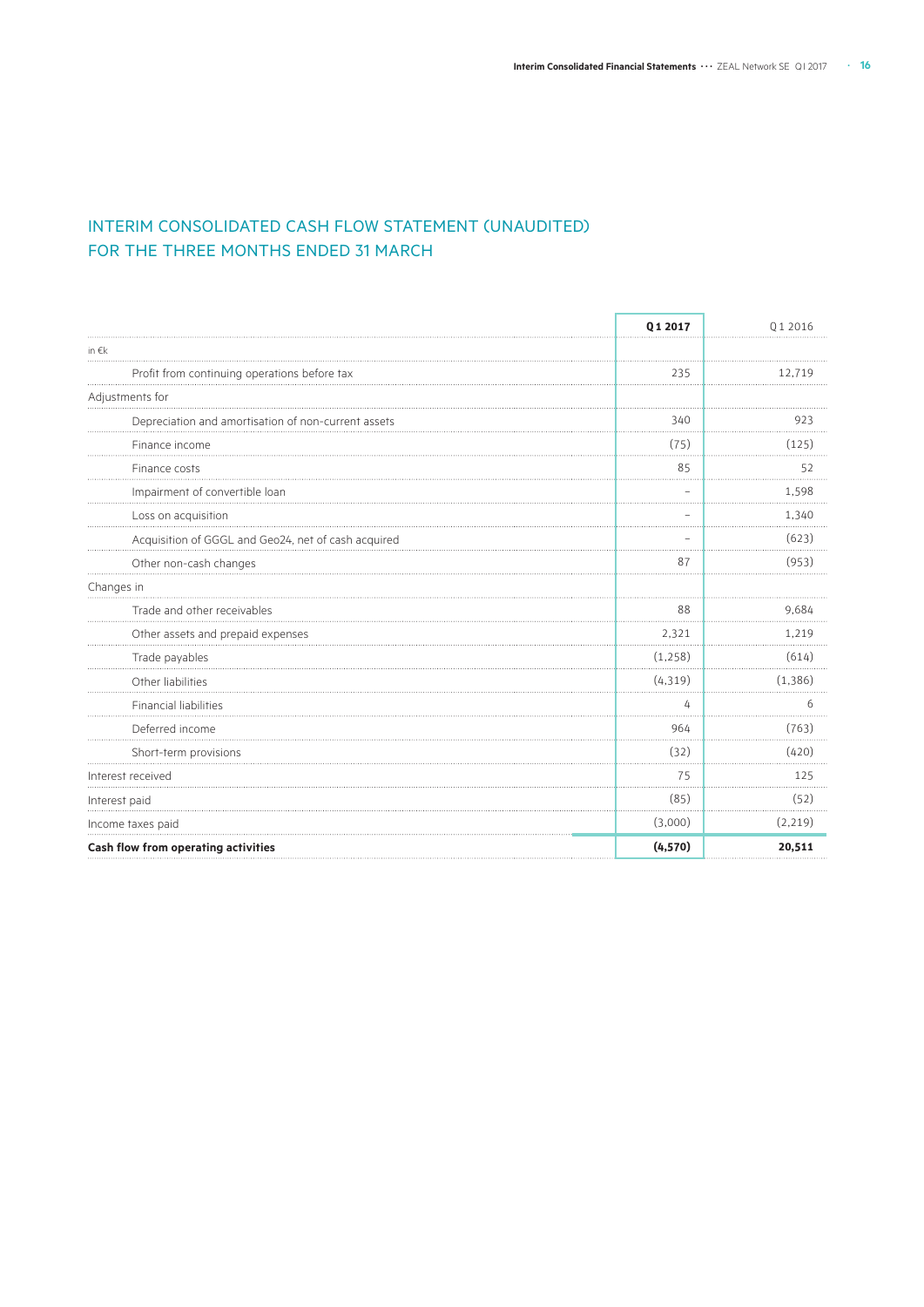| in $\epsilon$ k<br>Cash flow from investing activities<br>Contributions to associated companies<br>Payments for acquisition of intangible assets<br>Payments for acquisition of property, plant and equipment<br>Net cash outflow from investing activities<br>Cash flow from financing activities<br>Dividends paid to the Company's shareholders<br>Net cash outflow from financing activities<br>Net (decrease)/increase in cash, pledged cash<br>and short-term financial assets<br>Cash, pledged cash and short-term financial assets<br>at the beginning of the year | (282)<br>(282) | (1, 598)<br>(5)<br>(67)<br>(1,670) |
|----------------------------------------------------------------------------------------------------------------------------------------------------------------------------------------------------------------------------------------------------------------------------------------------------------------------------------------------------------------------------------------------------------------------------------------------------------------------------------------------------------------------------------------------------------------------------|----------------|------------------------------------|
|                                                                                                                                                                                                                                                                                                                                                                                                                                                                                                                                                                            |                |                                    |
|                                                                                                                                                                                                                                                                                                                                                                                                                                                                                                                                                                            |                |                                    |
|                                                                                                                                                                                                                                                                                                                                                                                                                                                                                                                                                                            |                |                                    |
|                                                                                                                                                                                                                                                                                                                                                                                                                                                                                                                                                                            |                |                                    |
|                                                                                                                                                                                                                                                                                                                                                                                                                                                                                                                                                                            |                |                                    |
|                                                                                                                                                                                                                                                                                                                                                                                                                                                                                                                                                                            |                |                                    |
|                                                                                                                                                                                                                                                                                                                                                                                                                                                                                                                                                                            |                |                                    |
|                                                                                                                                                                                                                                                                                                                                                                                                                                                                                                                                                                            |                | (5,870)                            |
|                                                                                                                                                                                                                                                                                                                                                                                                                                                                                                                                                                            |                | (5,870)                            |
|                                                                                                                                                                                                                                                                                                                                                                                                                                                                                                                                                                            | (4,852)        | 12.971                             |
|                                                                                                                                                                                                                                                                                                                                                                                                                                                                                                                                                                            | 114,665        | 107,660                            |
| Cash, pledged cash and short-term financial assets<br>at the end of the financial year                                                                                                                                                                                                                                                                                                                                                                                                                                                                                     | 109,813        | 120.631                            |
| Composition of cash, pledged cash and<br>short-term financial assets at the end of the year                                                                                                                                                                                                                                                                                                                                                                                                                                                                                |                |                                    |
| Cash and pledged cash                                                                                                                                                                                                                                                                                                                                                                                                                                                                                                                                                      | 71,139         | 100,896                            |
| Short-term financial assets                                                                                                                                                                                                                                                                                                                                                                                                                                                                                                                                                | 38,674         | 19.735                             |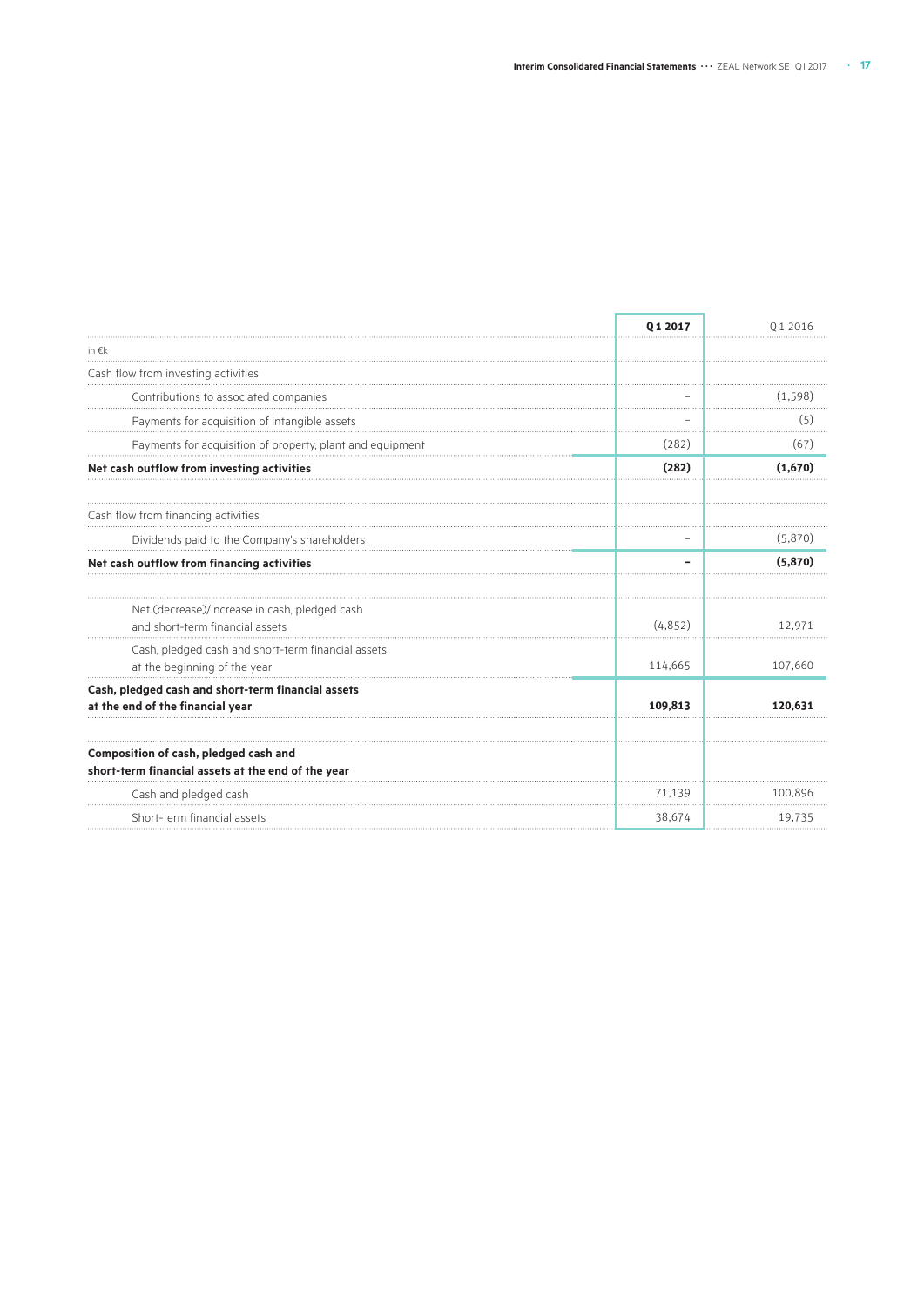### INTERIM CONDENSED CONSOLIDATED STATEMENT OF CHANGES IN EQUITY (UNAUDITED) FOR THE YEAR ENDED 31 DECEMBER 2016 AND FOR THE THREE MONTHS ENDED 31 MARCH 2017 AND 31 MARCH 2016

|                                                         | Subscribed<br>capital | Share<br>premium | Other<br>reserves | Retained<br>earnings | Currency<br>translation<br>adjustments | <b>Total</b><br>equity |
|---------------------------------------------------------|-----------------------|------------------|-------------------|----------------------|----------------------------------------|------------------------|
| in $\epsilon$ k                                         |                       |                  |                   |                      |                                        |                        |
| As at 1 January 2016                                    | 8,385                 | 21,578           | (558)             | 65,764               |                                        | 95,169                 |
| Profit for the period                                   |                       |                  |                   | 8,695                |                                        | 8,695                  |
| Other comprehensive income                              |                       |                  | (244)             |                      | -                                      | (244)                  |
| <b>Total comprehensive income</b><br>for the period     |                       |                  | (244)             | 8,695                |                                        | 8,451                  |
| Transactions with owners<br>in their capacity as owners |                       |                  |                   |                      |                                        |                        |
| Dividends paid                                          |                       |                  |                   | (5,870)              | $\overline{\phantom{0}}$               | (5,870)                |
| As at 31 March 2016                                     | 8,385                 | 21,578           | (802)             | 68,589               |                                        | 97,750                 |
| Profit for the period                                   |                       |                  |                   | 17.256               |                                        | 17,256                 |
| Other comprehensive income                              |                       |                  | 17                |                      | 143                                    | 160                    |
| Total comprehensive income<br>for the period            |                       |                  | 17                | 17,256               | 143                                    | 17,416                 |
| Transactions with owners<br>in their capacity as owners |                       |                  |                   |                      |                                        |                        |
| Dividends paid                                          |                       |                  |                   | (17,608)             |                                        | (17,608)               |
| As at 31 December 2016                                  | 8,385                 | 21,578           | (785)             | 68,237               | 143                                    | 97,558                 |
| As at 1 January 2017                                    | 8,385                 | 21,578           | (785)             | 68,237               | 143                                    | 97,558                 |
| Profit for the period                                   |                       |                  |                   | 165                  |                                        | 165                    |
| Other comprehensive income                              |                       |                  | 90                |                      | (3)                                    | 87                     |
| <b>Total comprehensive income</b><br>for the period     |                       |                  | 90                | 165                  | (3)                                    | 252                    |
| Transactions with owners<br>in their capacity as owners |                       |                  |                   |                      |                                        |                        |
| Dividends paid                                          |                       |                  |                   |                      |                                        |                        |
| As at 31 March 2017                                     | 8,385                 | 21,578           | (695)             | 68,402               | 140                                    | 97,810                 |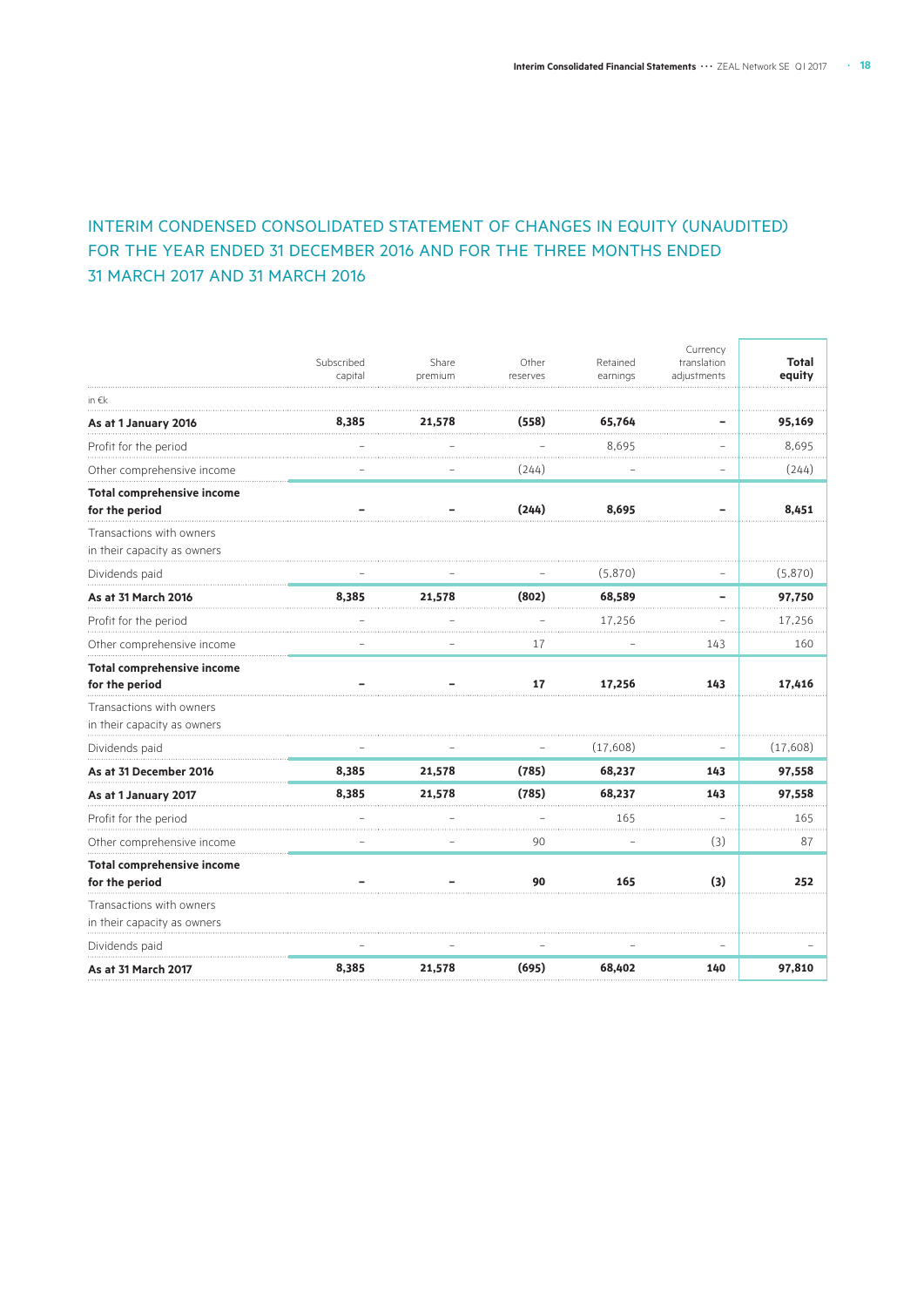# **SELECTED EXPLANATORY NOTES**

### **1 GENERAL INFORMATION, BASIS OF PREPARATION AND PRINCIPAL ACCOUNT-ING POLICIES AND EVENTS DURING THE PERIOD**

### GENERAL INFORMATION

The unaudited interim condensed consolidated financial statements (the 'interim financial statements') for ZEAL Network SE (the 'Company') and its subsidiaries (collectively, 'ZEAL Group' or 'the Group') for the three month period ended 31 March 2017 were authorised for issue by the Directors on 12 May 2017.

The Company was founded in Germany in 1999 and transferred its registration to the UK in February 2014 under the Company Number SE000078. The Company's shares are listed in the Prime Standard segment of the Frankfurt Stock Exchange and are included in the SDAX index in the form of Clearstream Interests (CI) under the ISIN GB00BHD66J44/WKN TPP024.

The date of the interim condensed consolidated statement of financial position is 31 March 2017. The financial period ended 31 March 2017 covers the period from 1 January 2017 to 31 March 2017.

The interim financial statements are unaudited. The operations of the Group are not subject to seasonality or cyclical trends.

### BASIS OF PREPARATION

The interim financial statements for the three month period ended 31 March 2017 have been prepared in accordance with IAS 34 'Interim Financial Reporting', as adopted by the European Union. Accordingly, these interim financial statements do not include all of the information and disclosures required to fully comply with IFRS as adopted by the European Union. For this reason, the interim financial statements should be read in conjunction with the Group's consolidated financial statements for the year ended 31 December 2016.

The interim financial statements include all adjustments of a normal and recurring nature considered necessary for fair presentation of results for interim periods. Results of the period ended 31 March 2017 are not necessarily indicative of future results.

The Directors are satisfied that the Group has sufficient resources to continue in operation for the foreseeable future, a period no less than 12 months from the date of this report. Accordingly, they continue to adopt the going concern basis in preparing the interim financial statements.

### PRINCIPAL ACCOUNTING POLICIES

The same accounting policies and calculation methods were used for these interim financial statements as for the consolidated financial statements as at 31 December 2016.

#### EVENTS DURING THE PERIOD

In March 2017, a player won a prize of approximately €15,000k. The pay-out falls within the self-retention specified in MyLotto24's hedging instruments.

### **2 SEGMENT REPORTING**

### SEGMENTAL DISCLOSURE PRESENTATION

The Group's reportable operating segments reflect the management structure of the Group, the way performance is evaluated and the way resources are allocated by the Chief Operating Decision Maker (CODM), being the Board of Directors.

We monitor the performance of the B2C segment based on 'normalised' revenue and EBIT (statutory revenue and EBIT adjusted to the statistically expected prize pay-outs) and actual results for the B2B/B2G segment. The disclosures included in the operating segment note below are consistent with the Group's internal reporting and 'normalised' performance is given due prominence in the disclosure as this is the way in which we analyse the Group. A fuller description of 'normalisation' is included in the business review section of this report. Included within the note below is a reconciliation between the segmental results used to assess the lines of business and our consolidated statutory performance where statistically expected pay-outs are replaced with actual cash outflows. Inter-segment transactions are also eliminated as part of this process. Descriptions of the significant reconciling items are also included below the relevant tables.

The operating segments are Business-to-Consumer (B2C) and Business-to-Business/Business-to-Government (B2B/B2G). We have described the composition of the segments in more detail below: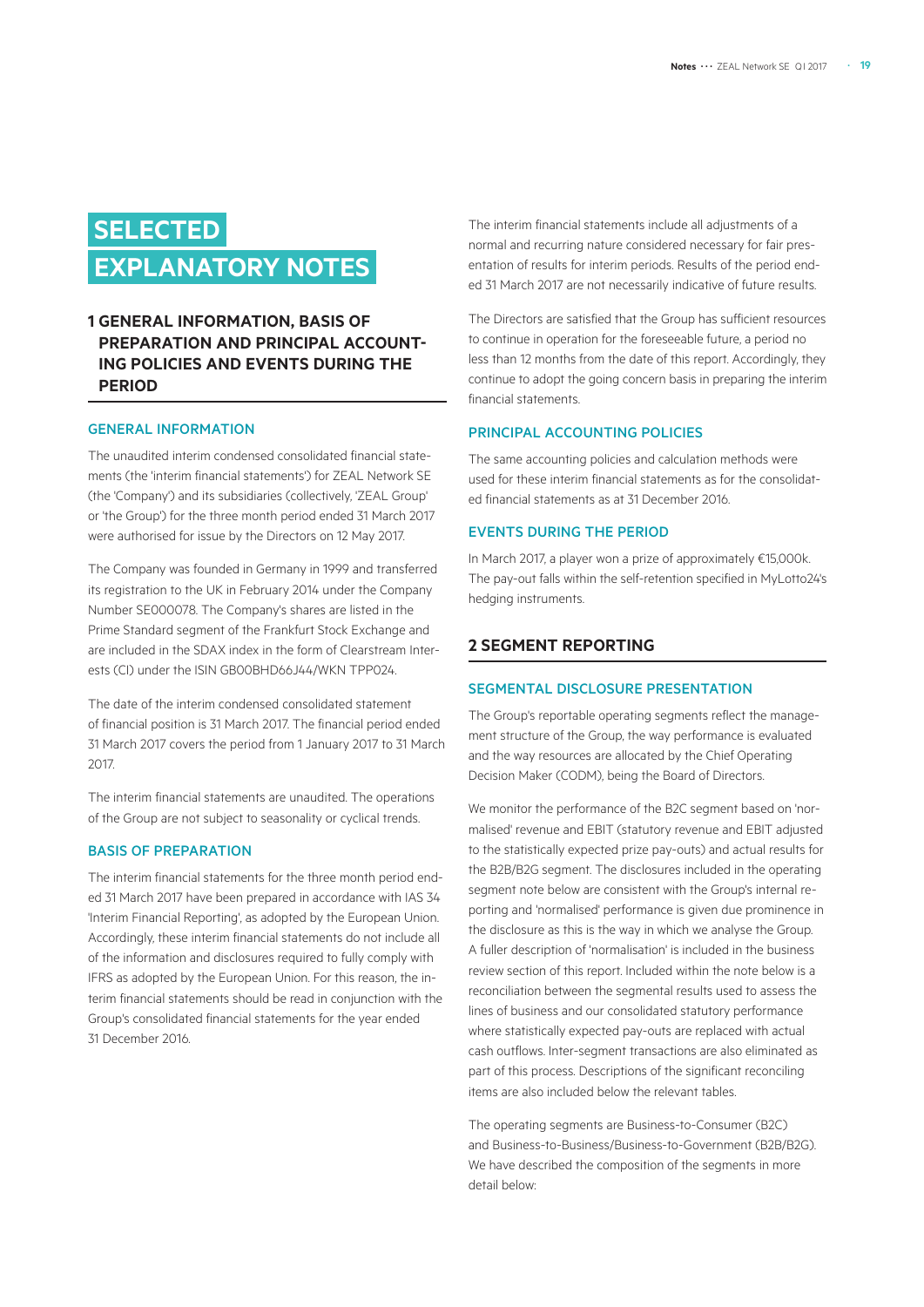### **B2C Segment**

B2C's operating results comprise the lottery betting business, sales of Instant Win Games products, direct costs and an allocation of the shared cost base.

### **B2B/B2G Segment**

The B2B/B2G segment comprises the remainder of the Group's core operating activities including:

■ The lottery brokerage business in Spain.

- The international services business for lottery operators including online operation of the lottery games of the Spanish lottery operator ONCE (a national organisation for blind and disabled people).
- The international business that offers digital services to private business partners or state lotteries.
- Segmental results presented are attributable to the operating activities of the B2B/B2G segment together with an allocation of shared costs.

| <b>Business unit segment reporting</b>   |                  |              |                               | Recon-                | - thereof nor-            |                    |           |
|------------------------------------------|------------------|--------------|-------------------------------|-----------------------|---------------------------|--------------------|-----------|
| 31 March 2017                            | B <sub>2</sub> C | B2B/B2G      | <b>Business</b><br>unit total | ciliation<br>to stats | malisation<br>adjustments | - thereof<br>other | Statutory |
| in €k                                    |                  | <sub>B</sub> | $A + B = C$                   | $D + F = F$           |                           |                    | $C + F$   |
| Revenue                                  | 33.356           | 1.723        | 35,079                        | (11.505)              | (11.566)                  | 61                 | 23.574    |
| Other operating income                   | 567              | 55           | 622                           | (54)                  | (184)                     | 130                | 568       |
| <b>Total operating performance (TOP)</b> | 33,923           | 1,778        | 35,701                        | (11, 559)             | (11,750)                  | 191                | 24,142    |
| <b>EBITDA</b>                            | 14,510           | (2,303)      | 12,207                        | (11,622)              | (11,750)                  | 128                | 585       |
| Depreciation/amortisation                | (260)            | (80)         | (340)                         |                       |                           |                    | (340)     |
| <b>EBIT</b>                              | 14,250           | (2,383)      | 11,867                        | (11, 622)             | (11,750)                  | 128                | 245       |
| Financial result                         |                  |              |                               | (10)                  |                           | (10)               | (10)      |
| EBT                                      |                  |              | 11.867                        | (11, 632)             | (11.750)                  | 118                | 235       |
| Income tax                               |                  |              |                               | (70)                  |                           | (70)               | (70)      |
| Net profit/loss                          |                  |              | 11,867                        | (11,702)              | (11.750)                  | 48                 | 165       |
|                                          |                  |              |                               |                       |                           |                    |           |

The principal reconciling items between the aggregated business unit results and the consolidated statutory results are attributable to two main categories being:

- 'Normalisation' adjustments (column 'thereof normalisation adjustments') – these adjustments bridge the quantum of statistically expected pay-outs included within the business unit column to consolidated statutory results which include actual cash outflows.
- 'Other' adjustments (column 'thereof other') the most significant adjustment relates to the following:
	- Other items impacting revenue and other operating income relate to external revenue and other operating income generated by Schumann e.K. This company does not form part of either the B2C or B2B/B2G segments.
	- The remaining reconciling items are not considered material by the Directors.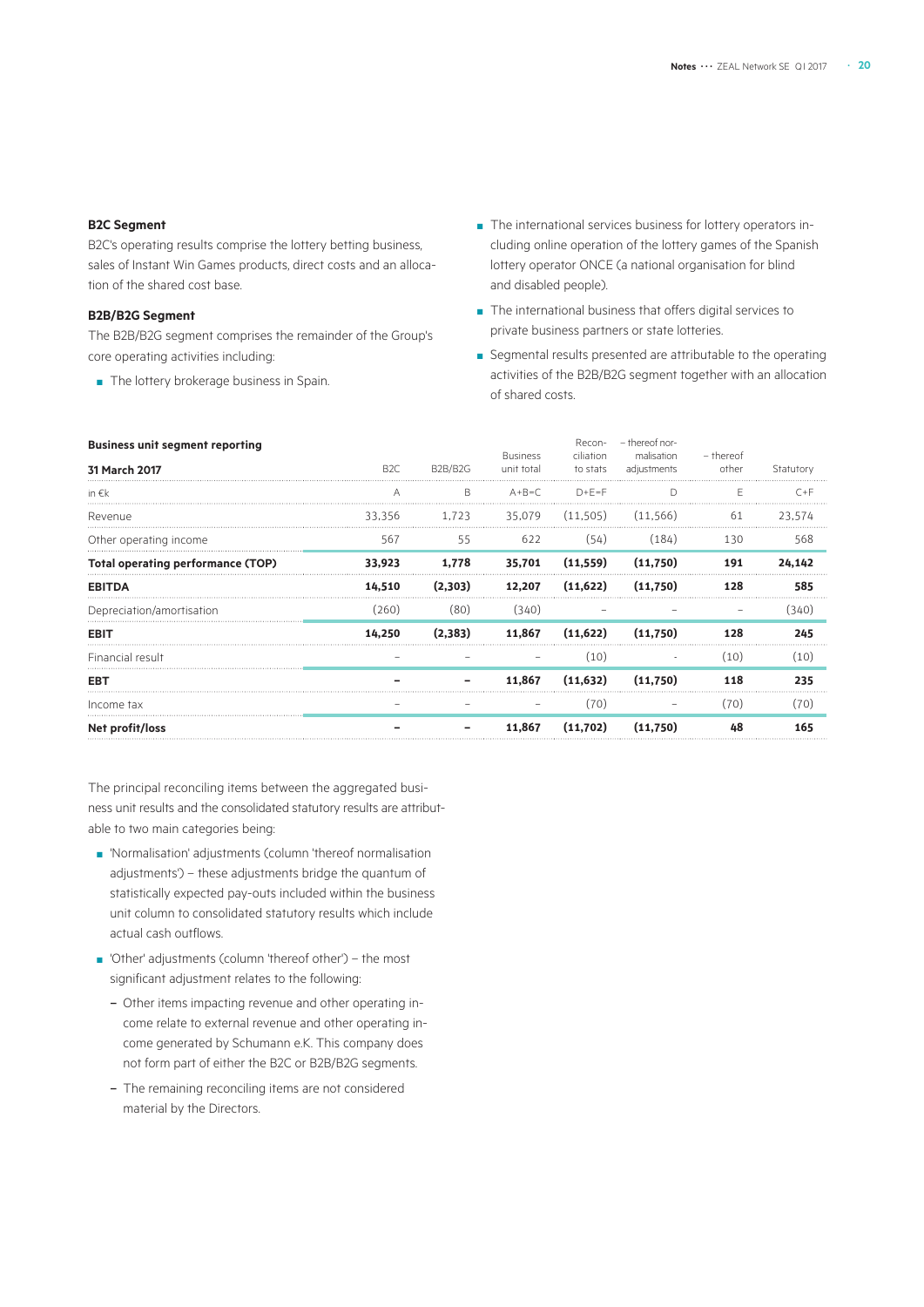| malisation               | - thereof   |           |
|--------------------------|-------------|-----------|
|                          | other       | Statutory |
|                          |             | $C+F$     |
| 1,972                    | 62          | 37,574    |
| 29                       | 126         | 1,060     |
| 2.001                    | 188         | 38,634    |
| 2,001                    | (1, 190)    | 15,167    |
|                          |             | (923)     |
| 2,001                    | (1, 190)    | 14,244    |
| $\overline{\phantom{m}}$ | (1,525)     | (1, 525)  |
| 2.001                    | (2,715)     | 12.719    |
|                          | (4,024)     | (4,024)   |
| 2.001                    | (6,739)     | 8.695     |
|                          | adjustments |           |

- 'Other' adjustments (column 'thereof other') the most significant adjustments in 2016 relate to the following items:
	- A charge associated with the acquisition of GGGL and Geo24 amounting to approximately €1,340k recorded within EBITDA and EBIT described in note 7 below.
	- An impairment charge on amounts drawn by GGGL on the convertible loan facility of €1,598k recorded within the financial result (described in the business review section above). The remaining gain of €73k included within this category relates to net income receivable accrued in the normal course of business.
	- Other items impacting revenue and other operating income relate to external revenue and other operating income generated by Schumann e.K. This company does not form part of either the B2C or B2B/B2G segments.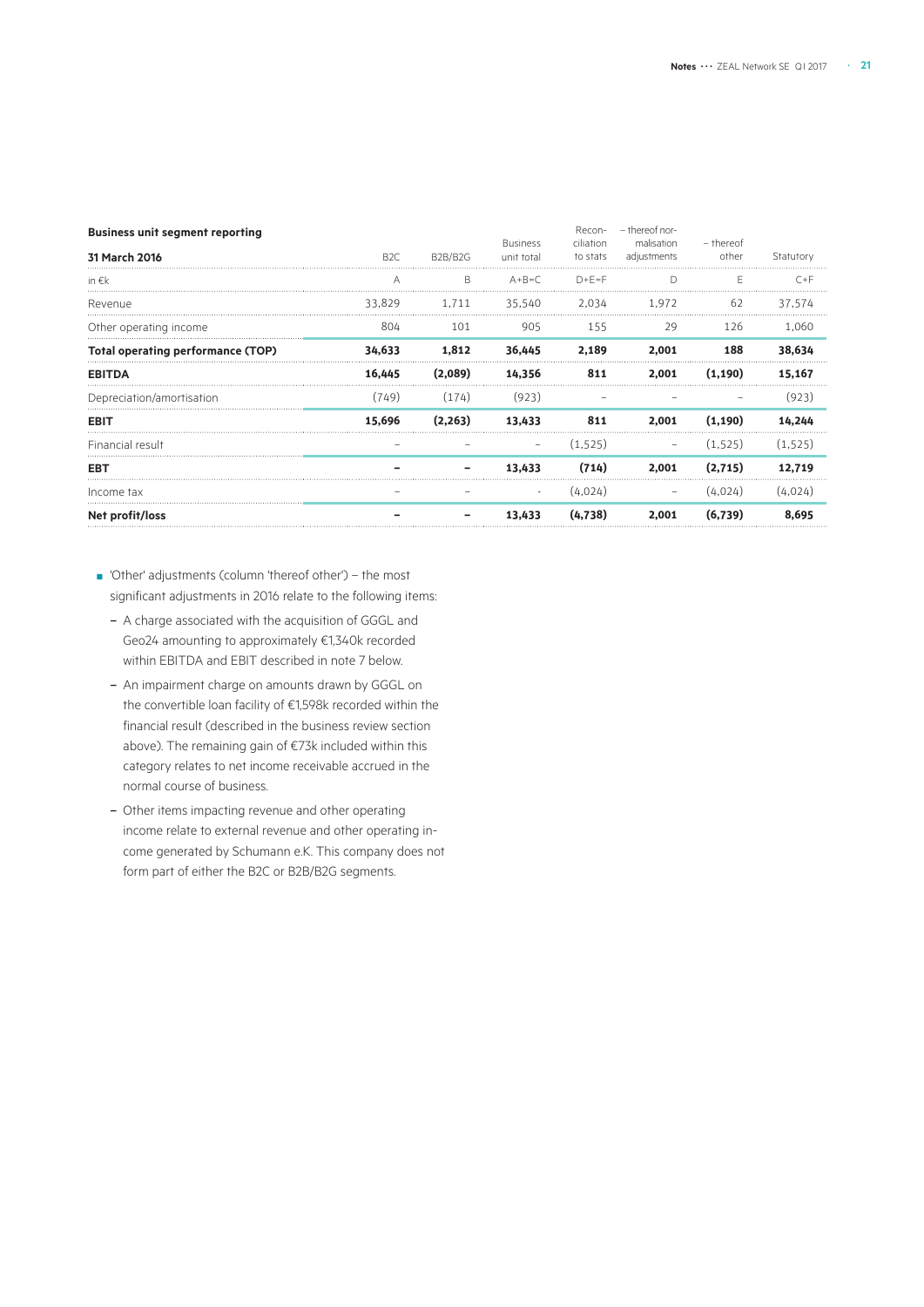### **3 TAXES**

The tax calculation of the Group is based on an effective tax rate which suitably reflects the forecasted tax expense for the full year.

|                            | 01 2017 | 012016 |
|----------------------------|---------|--------|
| in €k                      |         |        |
| Current income tax expense | 70      |        |
| Deferred tax expense       |         |        |
| Total income tax           | 70      |        |

### **4 DIVIDENDS PAID**

ZEAL confirms its communicated intention of paying a total dividend of at least €1.00 per share in the current year, subject to periodic review and may be amended in the future depending on the earnings and financial position.

### **5 FINANCIAL ASSETS AND FINANCIAL LIABILITIES**

### 5.1 FAIR VALUE

All assets and liabilities for which fair value is measured or disclosed in the interim financial statements are categorised within the fair value hierarchy, based on the lowest level input that is significant to the fair value measurement as a whole:

- level 1 quoted (unadjusted) market prices in active markets for identical assets or liabilities;
- $\blacksquare$  level 2 valuation techniques for which the lowest level input that is significant to the fair value measurement is directly or indirectly observable;
- level 3 valuation techniques for which the lowest level input that is significant to the fair value measurement is unobservable.

All financial instruments held by the Group at 31 March 2017 are classified as level 1. For all financial instruments the carrying amount approximates to fair value. Of the short-term financial assets held at 31 March 2017 amounting to €38,674k (31 December 2016: 19,682k), €36,482k were available-for-sale financial assets (31 December 2016: €17,490k) and €2,192k were heldto-maturity financial assets (31 December 2016: €2,192k).

Assets and liabilities are reviewed at the end of each reporting period to determine whether any transfers between the levels of fair value hierarchy are deemed to have occurred. Given the nature of the assets and liabilities held, transfers between levels of fair value hierarchy are not expected. There were no transfers between level 1 and level 2 fair value measurements and no transfers into or out of level 3 fair value measurements, during the period.

### 5.2 CREDIT RISK

The scope of the credit risk of ZEAL equals the sum of cash, short-term financial assets, trade receivables, other receivables and short term loans.

### **Cash and other financial assets**

There may be a default risk both in respect of the cash and short-term financial assets themselves, as well as the related interest accrued. Due to the high total amount of cash and shortterm financial assets held by ZEAL, and the resulting absolute and relative importance, extensive management processes have been established to steer and regularly monitor the Company's investment strategy.

Cash and short-term financial assets are invested in a variety of short-term securities offering as much liquidity and as little volatility as possible, while ensuring broad risk diversification. The overriding objective of our investment strategy is to preserve capital – even at the expense of expected returns.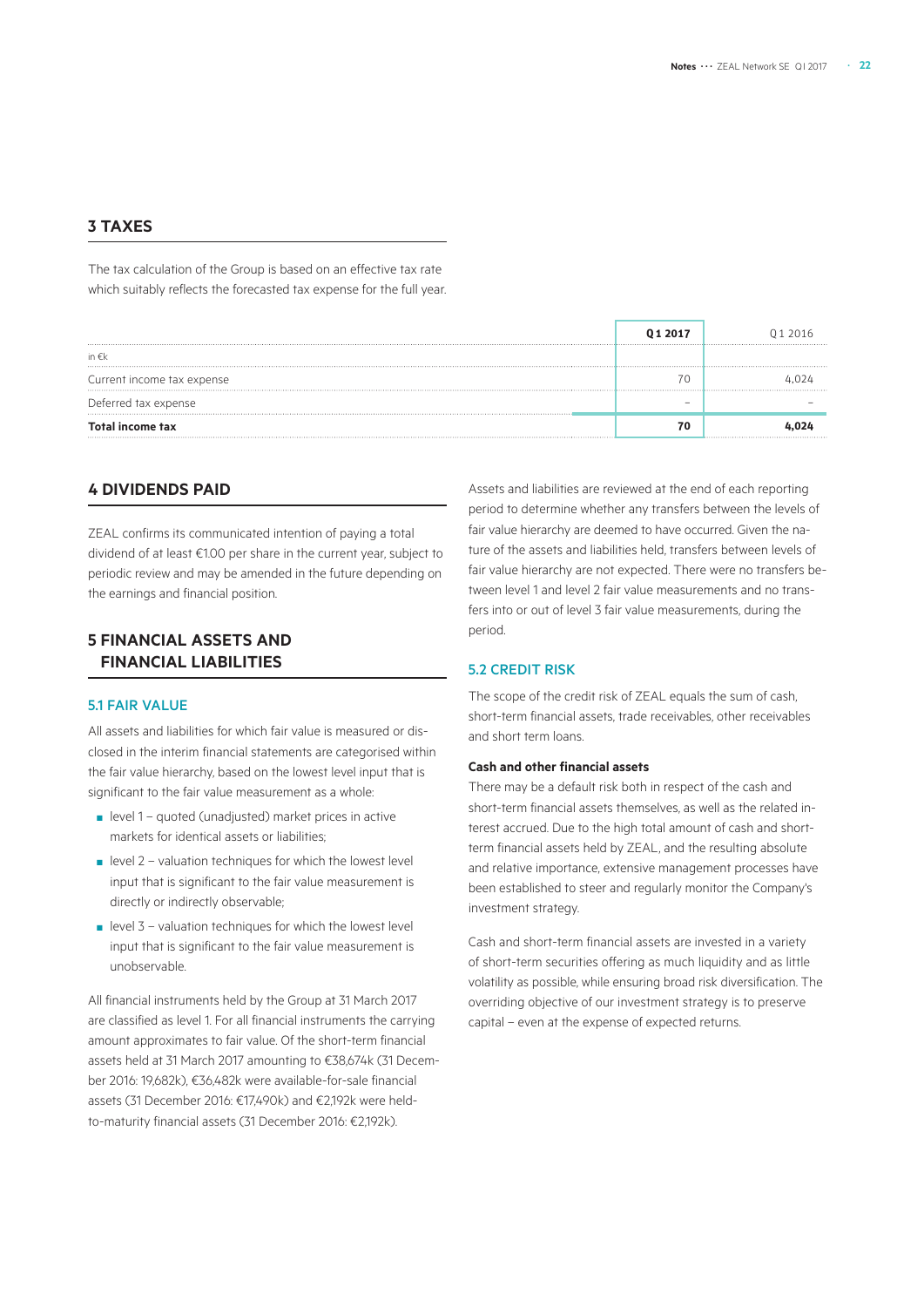ZEAL's investment strategy is aimed at spreading and minimising risk by means of multi-dimensional diversification. First, funds are divided into differing investment products, such as sight and term deposits, highly fungible government bonds of Eurozone states and short-term investment fund units. Second, we restrict our choice to those investments with good credit ratings. Following regular monitoring, there were no specific default risks in the portfolio as of the balance sheet date.

### **Trade and other receivables**

The Company mainly collects the amounts owed by customers directly, via direct debit or credit card. On the basis of many years of collected data, the risk of returned direct debits or credit card charges is regarded as limited. Missing amounts from such cancellations are charged directly to 'Other operating expenses'.

The Group generates receivables from lottery organisers for the winnings of its customers, which are passed on directly to the winners upon receipt. Due to the credit standing of the lottery organisers, the Group does not expect any significant default on payment.

Receivables from payment systems such as credit card companies, entail the risk that the Group's customers themselves fail to meet their payment obligations. This risk is recognised directly in profit or loss in the event of payment default by a customer.

#### **Short-term loan**

The Group has advanced an amount to a third party as part of a pre-existing platform separation agreement. Due to the credit standing of the counterparty, the Group does not expect any significant default on payment.

### **Contingent assets**

No contingent assets were recognised at 31 March 2017 (31 December 2016: no contingent assets recognised).

### 5.3 LIQUIDITY RISK

Due to the sufficiency of its liquid assets, ZEAL is not exposed to any significant liquidity risk. Even in the case of significant restrictions of business against the backdrop of regulatory developments, ZEAL has sufficient liquidity to service the Company's liabilities at any time. Financial liabilities are mainly due immediately and do not accrue interest.

In order to limit the particular risk of high jackpot pay-outs in the 'B2C' segment, MyLotto24 Limited conducts hedging transactions – such as the transfer of payment obligation risks to a so-called catastrophe bond ('CAT bond') via an ILS vehicle. Financial liabilities and trade payables presented on the face of the balance sheet are mainly payable within one year.

### 5.4 INTEREST RATE RISK

ZEAL invests the majority of its funds in a combination of fixed term deposits. For these funds, which are mainly held in liquid or short-term investments, there is a general risk from changing interest rates. Sensitivity analyses performed yielded no material movement in interest income based on an increase or decrease of 10 basis points.

### 5.5 CURRENCY RISK

The Company is exposed to a currency risk as a result of the GBP exchange rates. The risk arises from payments received and made in foreign currency, which differ from the Company's functional currency and are not always offset by payments in the same currency of the same amount and with the same maturities. Sensitivity analyses performed yielded no material movement in foreign exchange gains or losses based on an increase or decrease of 10% GBP to Euro exchange rates.

The financial assets currently held do not bear any material currency risk.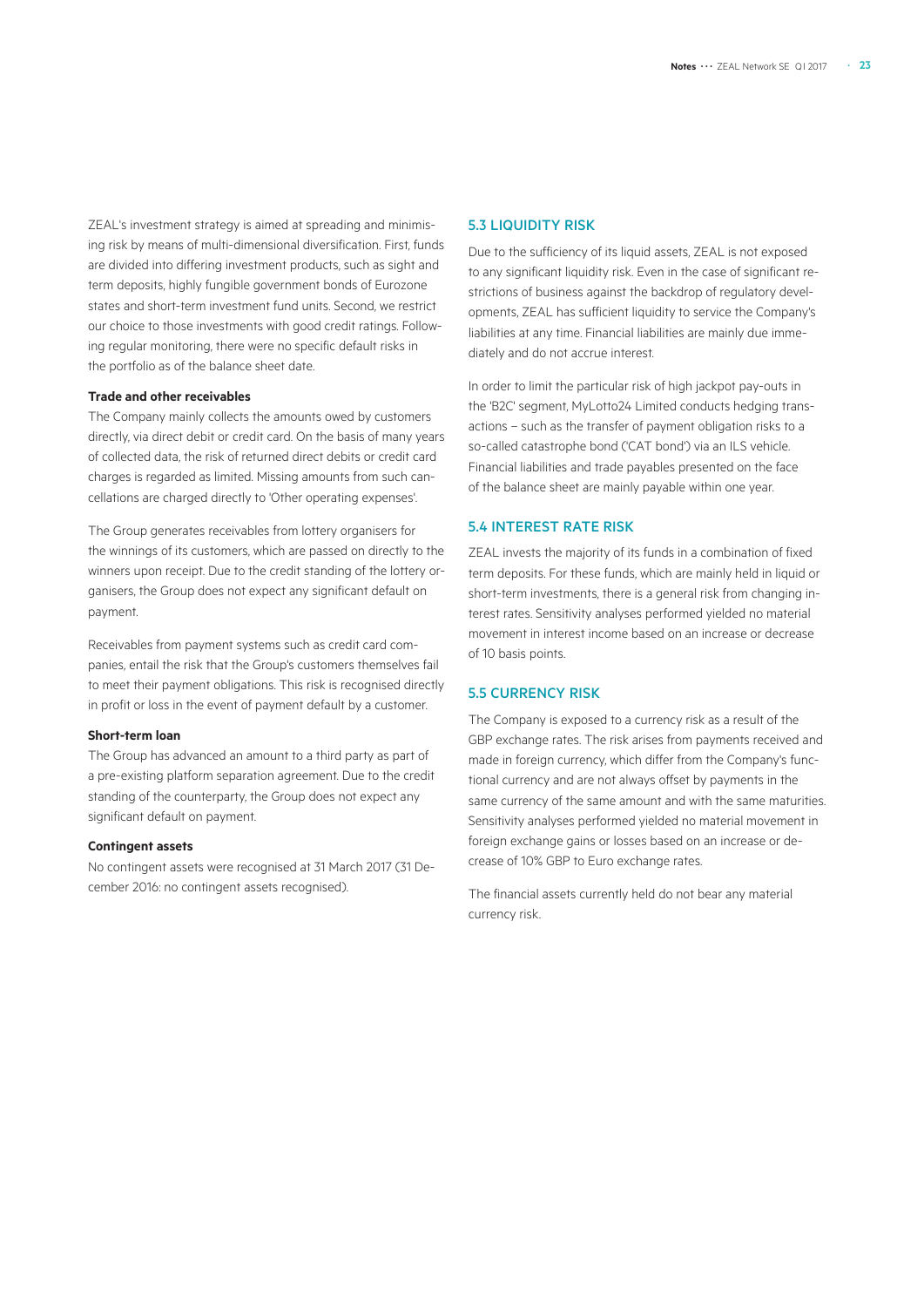### **6 CAPITAL MANAGEMENT**

ZEAL operates a decentralised capital management system. All major decisions concerning the financial structure of the B2B/ B2G segment are taken by the Executive Board of ZEAL Network. Capital management activities of the B2C segment are handled by MyLotto24 Limited, with the exception of Tipp24 Services which operates its own capital management system.

Neither the segments nor the Group as a whole has any externally imposed capital requirements other than the minimum capitalisation rules that apply to subsidiaries in Germany and Spain.

The objective of the capital management policy of all individual segments, and of the Group as a whole, is to maintain investor, creditor and market confidence and sustain the future development of the business. Specific principles and objectives of capital management are as follows:

- The capital structures of the B2B/B2G segment and the B2C segment (together 'the segments') consist of shareholders' equity, as none of these segments holds any external debt.
- The amount of each segment's surplus equity (i.e. the quantum of equity that exceeds the amount required to secure each segment's stable financial position) is to be used for inorganic acquisitions and the funding of further organic growth in line with the strategic objectives.
- ZEAL Network also monitors the capital structure of all segments to ensure that sufficient equity is available to service external dividend payments.
- While none of the segments currently hold external debt, in the medium-term, ZEAL Network may also leverage its financial position to secure funding to finance growth or future acquisitions.

The capital capacity and requirements of each segment is reviewed on at least a quarterly basis by the Executive Board and Supervisory Board. The objective of these reviews is to ensure that there is sufficient capital available to ensure that external dividend payments can be made and each segment has sufficient resources available to fund ongoing working capital, investment and acquisition plans.

### **7 GEONOMICS GLOBAL GAMES LIMITED (GGGL) AND GEO24 UK LIMITED (GEO24)**

Previously, the Group accounted for its relationships with GGGL and Geo24 as an investment in an associate and an investment in a joint venture respectively. On 30 March 2016, the Group acquired the remaining issued shares of GGGL leading to full ownership of both GGGL and Geo24. As such, these companies are now accounted for as wholly owned subsidiaries.

In Q1 2016, a charge of €1,598k relating to a write-off of the amounts drawn on the convertible loan facility and a loss on the total acquisition of €1,340k was recorded. Since the acquisition, the new team has been key in developing products, platforms and technologies that will allow the operating business to react quickly and efficiently to consumers and changes in the competitive landscape.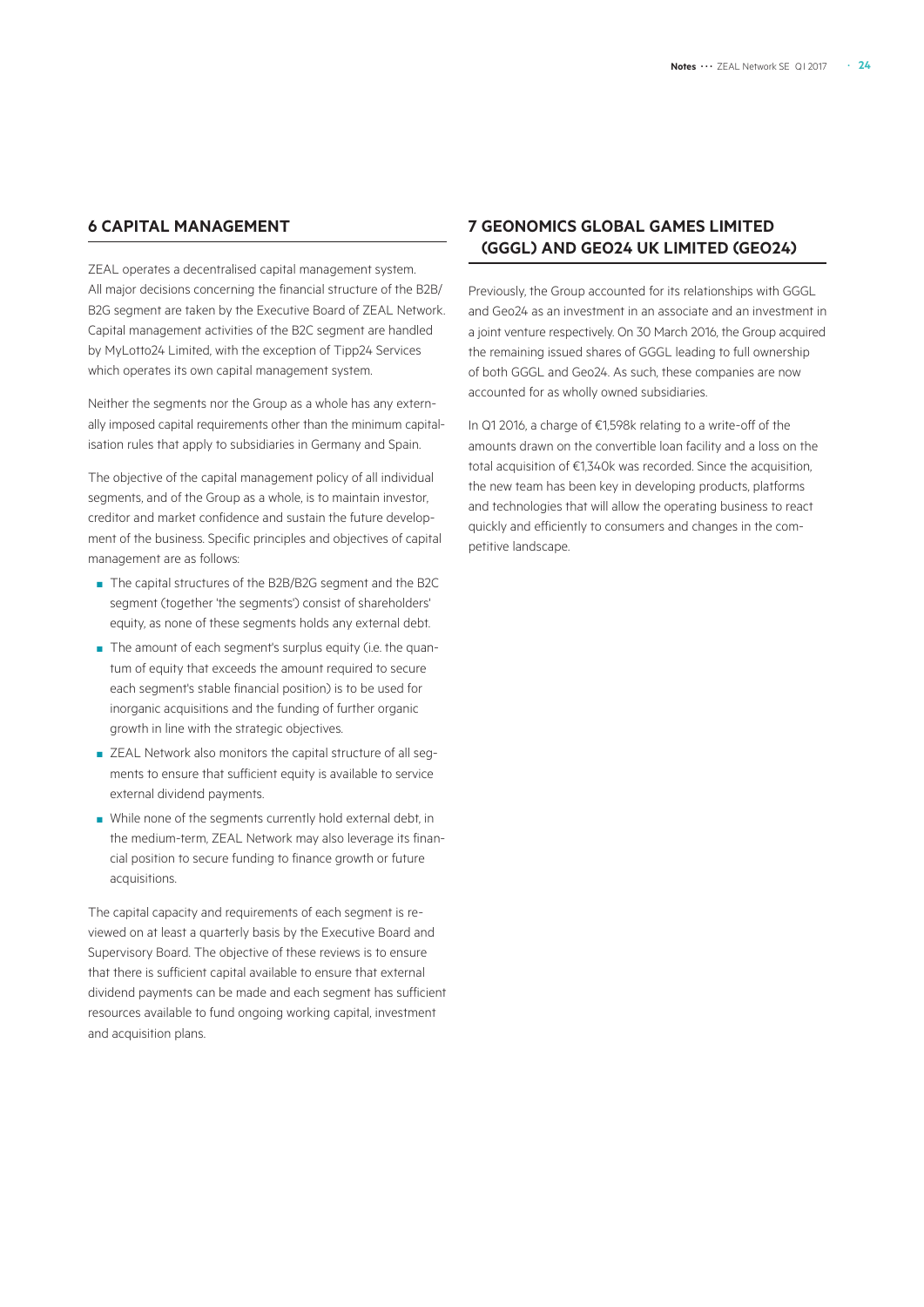### **8 RELATED PARTIES**

The Members of Executive Board and Supervisory Board of ZEAL Network, as well as their immediate relatives, are regarded as related parties in accordance with IAS 24 'Related Party Disclosures'.

Jens Schumann is a Member of the Supervisory Board. Jens Schumann is the sole shareholder of Schumann e.K. This structure has existed in comparable form since 2002 and was chosen because class lotteries only issue sales licences at present to natural persons or companies in which neither the liability of the company or its direct and indirect partners is limited. A cooperation agreement is in place between ZEAL and Schumann e.K., which governs the processing of game participation of class lottery customers by Schumann e.K. Under the terms of the agreement, Schumann e.K. must pay all commissions and other brokerage fees collected in this context to ZEAL. ZEAL provides Schumann e.K. with services in the field of controlling, bookkeeping, marketing and technical services and bears the costs incurred by Schumann e.K. in running its operations. As Schumann e.K. forms part of the ZEAL Group, all charges and income eliminate in full in the consolidated financial statements.

As Jens Schumann operates Schumann e.K. in the interest of ZEAL, ZEAL has undertaken to indemnify him in the event of any personal claims by third parties arising from or in connection with the operation of Schumann e.K. Indemnification is limited to the extent that fulfilment of this indemnification may not cause ZEAL to become insolvent or over-indebted. In his capacity as shareholder of Schumann e.K., Mr. Schumann did not receive any remuneration during the period.

Oliver Jaster is a Member of the Supervisory Board. The operating business of Schumann e.K. was outsourced to a related company of Oliver Jaster, Günther Direct Services GmbH, Bamberg. In return, Günther Direct Services GmbH, Bamberg, received compensation of €34k in the period under review (2016: €34k).

The Swiss foundation 'Fondation enfance sans frontières', Zurich, owner of the preference shares of MyLotto24 Limited and Tipp24 Services Limited, has been identified as a related party. There has been no dividends or donations paid by the Group to the Swiss foundation during the three month period (Q1 2016: €15k & €35k respectively).

There were no other significant transactions with related parties in the period under review.

### **9 SUBSEQUENT EVENTS**

On 1 May 2017, ZEAL Investments secured a cash investment of €1.87m (�2.0m) in Los Angeles based start-up Omaze Inc. Omaze is disrupting charitable giving by offering once-in-a-lifetime experiences and exclusive merchandise in support of critical causes. The company already has significant traction in the US market. ZEAL received preferred shares representing a 2.5% interest, a Board Observer seat and various rights to protect and extend its shareholding.

There were no other significant events after the balance sheet date that require separate disclosure.

### **10 STATUTORY ACCOUNTS**

The financial information shown in this publication, which was approved by the Board of Directors on 12 May 2017, is unaudited and does not constitute statutory financial statements. The Annual Report of ZEAL Network SE for the year ended 31 December 2016 has been filed with the Registrar of Companies in England and Wales. The report of the auditor on those accounts was unqualified and did not contain a statement under section 498(2) or section 498(3) of the UK Companies Act 2006.